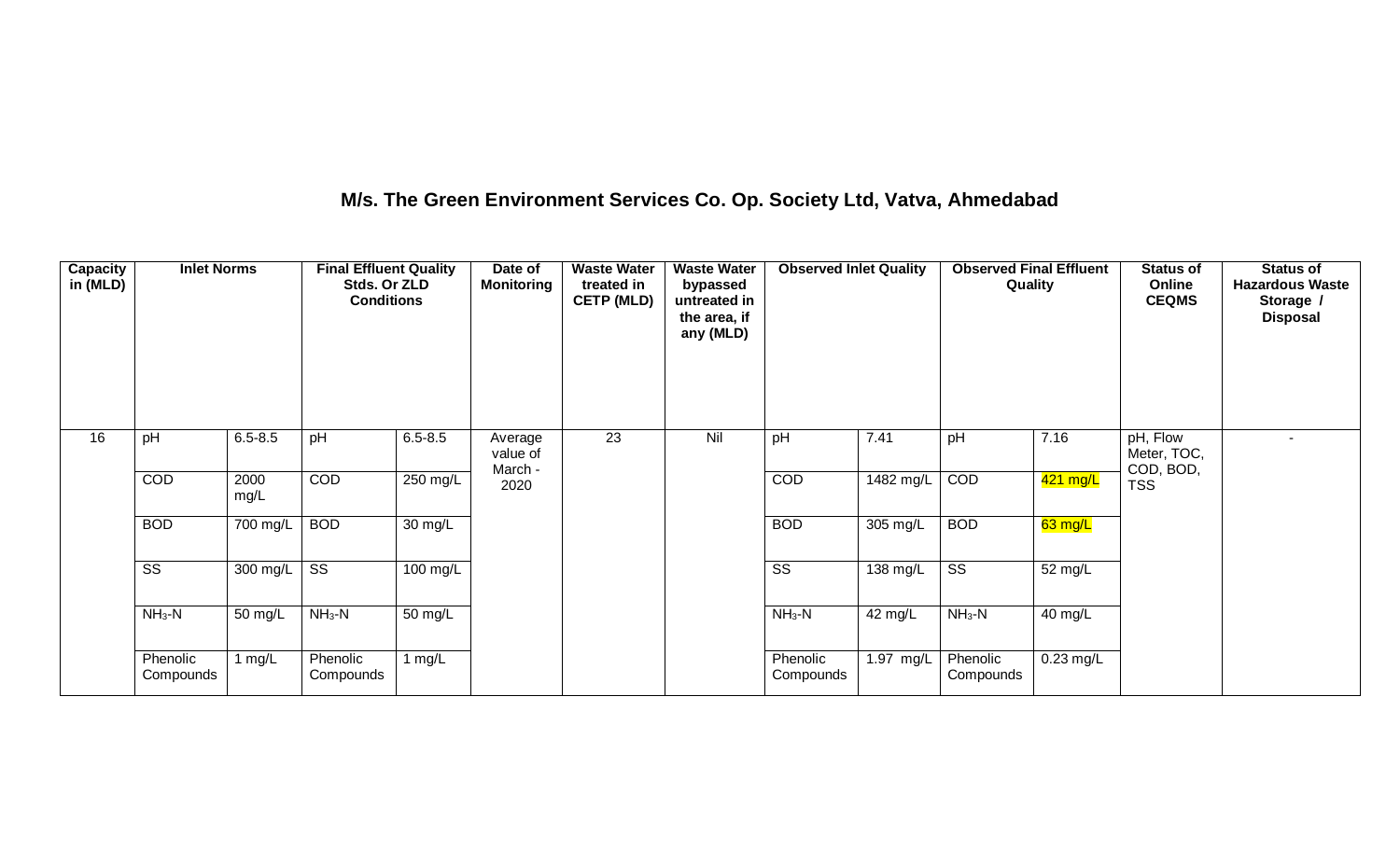#### **M/s. Odhav Enviro Project Ltd., Odhav, Ahmedabad**

| <b>Capacity</b><br>in (MLD) | <b>Inlet Norms</b>     |                       | <b>Final Effluent Quality</b><br>Stds. Or ZLD<br><b>Conditions</b> |                       | Date of<br><b>Monitoring</b> | <b>Waste Water</b><br>treated in<br><b>CETP (MLD)</b> | <b>Waste Water</b><br>bypassed<br>untreated in<br>the area, if<br>any (MLD) | <b>Observed Inlet Quality</b> |                    | <b>Observed Final Effluent</b><br>Quality |             | <b>Status of</b><br>Online<br><b>CEQMS</b> | <b>Status of</b><br><b>Hazardous Waste</b><br>Storage /<br><b>Disposal</b> |
|-----------------------------|------------------------|-----------------------|--------------------------------------------------------------------|-----------------------|------------------------------|-------------------------------------------------------|-----------------------------------------------------------------------------|-------------------------------|--------------------|-------------------------------------------|-------------|--------------------------------------------|----------------------------------------------------------------------------|
| 1.2                         | pH                     | $6.5 - 8.5$           | pH                                                                 | $6.5 - 8.5$           | Average<br>value of          | 1.1                                                   | Nil                                                                         | pH                            | 7.25               | pH                                        | 7.255       | Flow meter at<br>inlet & outlet,           | $\blacksquare$                                                             |
|                             | COD                    | 2000<br>mg/L          | COD                                                                | 250 mg/L              | March -<br>2020              |                                                       |                                                                             | COD                           | 650 mg/L           | COD                                       | $293$ mg/L  | COD, pH,<br>TSS, BOD                       |                                                                            |
|                             | <b>BOD</b>             | $\overline{700}$ mg/L | <b>BOD</b>                                                         | 30 mg/L               |                              |                                                       |                                                                             | <b>BOD</b>                    | 236 mg/L           | <b>BOD</b>                                | 59 mg/L     |                                            |                                                                            |
|                             | $\overline{\text{ss}}$ | $300 \text{ mg/L}$    | $\overline{\text{ss}}$                                             | $\overline{100}$ mg/L |                              |                                                       |                                                                             | $\overline{\text{ss}}$        | $156 \text{ mg/L}$ | $\overline{\text{SS}}$                    | 32 mg/L     |                                            |                                                                            |
|                             | $NH3-N$                | 50 mg/L               | $NH3-N$                                                            | 50 mg/L               |                              |                                                       |                                                                             | $NH3-N$                       | 29 mg/L            | $NH3-N$                                   | 13 mg/L     |                                            |                                                                            |
|                             | Phenolic<br>Compounds  | 1 mg/L                | Phenolic<br>Compounds                                              | 1 $mg/L$              |                              |                                                       |                                                                             | Phenolic<br>Compounds         | 0.525<br>mg/L      | Phenolic<br>Compounds                     | $0.67$ mg/L |                                            |                                                                            |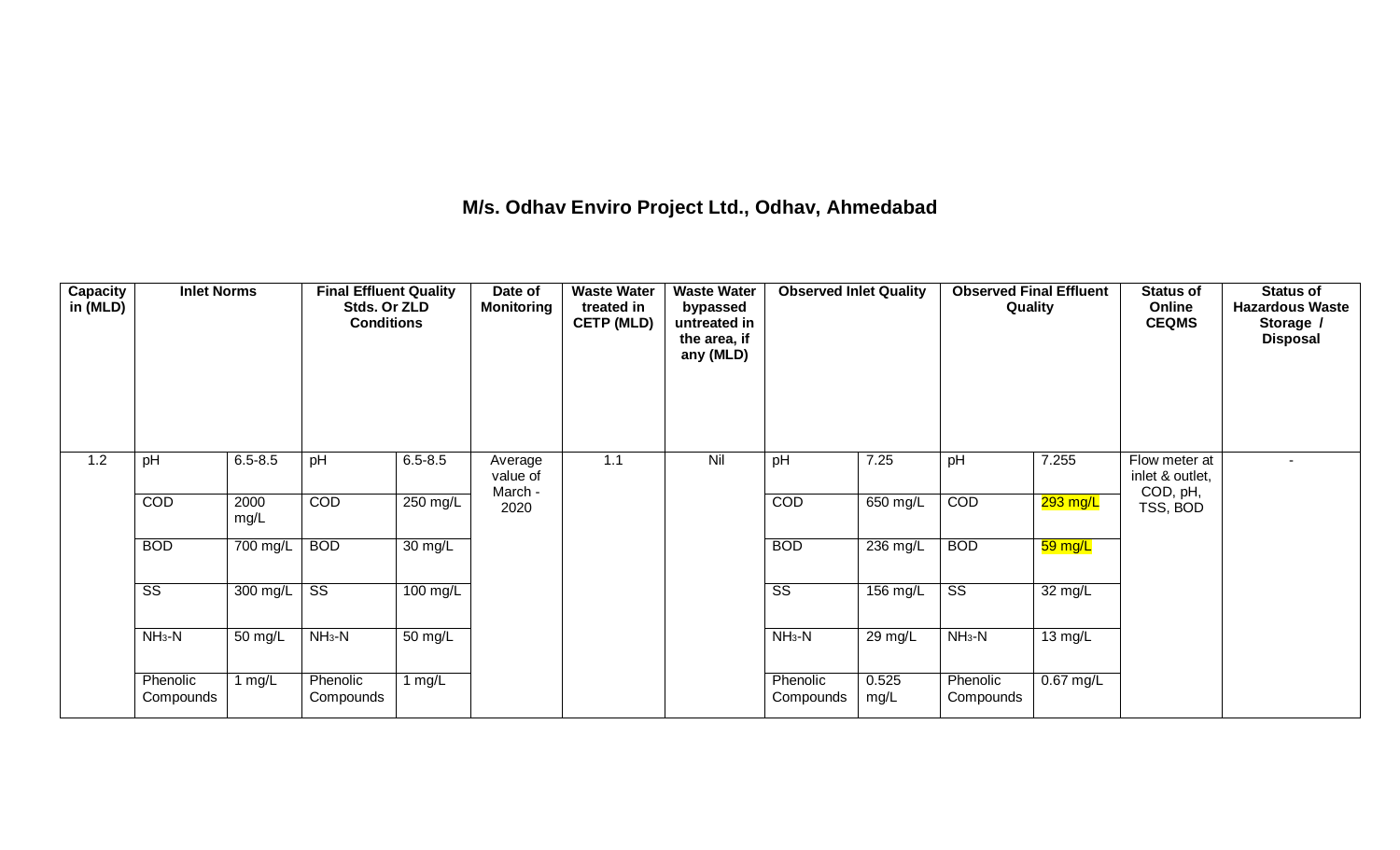## **M/s. Gujarat Vepari Maha Mandal Sahkari Udhyogik Vasahat Ltd, Ahmedabad**

| <b>Capacity</b><br>in (MLD) | <b>Inlet Norms</b>     |              | <b>Final Effluent Quality</b><br>Stds. Or ZLD<br><b>Conditions</b> |                   | Date of<br><b>Monitoring</b>   | <b>Waste Water</b><br>treated in<br><b>CETP (MLD)</b> | <b>Waste Water</b><br>bypassed<br>untreated in<br>the area, if<br>any (MLD) | <b>Observed Inlet Quality</b> |                       | <b>Observed Final Effluent</b><br>Quality |                    | <b>Status of</b><br>Online<br><b>CEQMS</b> | Status of<br><b>Hazardous Waste</b><br>Storage /<br><b>Disposal</b> |
|-----------------------------|------------------------|--------------|--------------------------------------------------------------------|-------------------|--------------------------------|-------------------------------------------------------|-----------------------------------------------------------------------------|-------------------------------|-----------------------|-------------------------------------------|--------------------|--------------------------------------------|---------------------------------------------------------------------|
| 0.45                        | pH                     | $6.5 - 8.5$  | pH                                                                 | $6.5 - 8.5$       | Average<br>value of<br>March - | 0.7                                                   | Nil                                                                         | pH                            | 6.67                  | pH                                        | 7.20               | <b>Flow Meter</b>                          | Storage -60 MT                                                      |
|                             | COD                    | 2000<br>mg/L | COD                                                                | 250 mg/L          | 2020                           |                                                       |                                                                             | COD                           | 481 mg/L              | COD                                       | $267$ mg/L         |                                            |                                                                     |
|                             | <b>BOD</b>             | 700 mg/L     | <b>BOD</b>                                                         | $30 \text{ mg/L}$ |                                |                                                       |                                                                             | <b>BOD</b>                    | $215 \text{ mg/L}$    | <b>BOD</b>                                | 87 mg/L            |                                            |                                                                     |
|                             | $\overline{\text{ss}}$ | 300 mg/L     | $\overline{\text{ss}}$                                             | $100$ mg/L        |                                |                                                       |                                                                             | $\overline{\text{ss}}$        | 633 mg/L              | $\overline{\text{SS}}$                    | 82 mg/L            |                                            |                                                                     |
|                             | $NH3-N$                | 50 mg/L      | $NH3-N$                                                            | 50 mg/L           |                                |                                                       |                                                                             | $NH3-N$                       | $121 \overline{mg/L}$ | $NH3-N$                                   | $133 \text{ mg/L}$ |                                            |                                                                     |
|                             | Phenolic<br>Compounds  | 1 mg/L       | Phenolic<br>Compounds                                              | 1 mg/L            |                                |                                                       |                                                                             | Phenolic<br>Compounds         | 2.68 mg/L             | Phenolic<br>Compounds                     | $0.38$ mg/L        |                                            |                                                                     |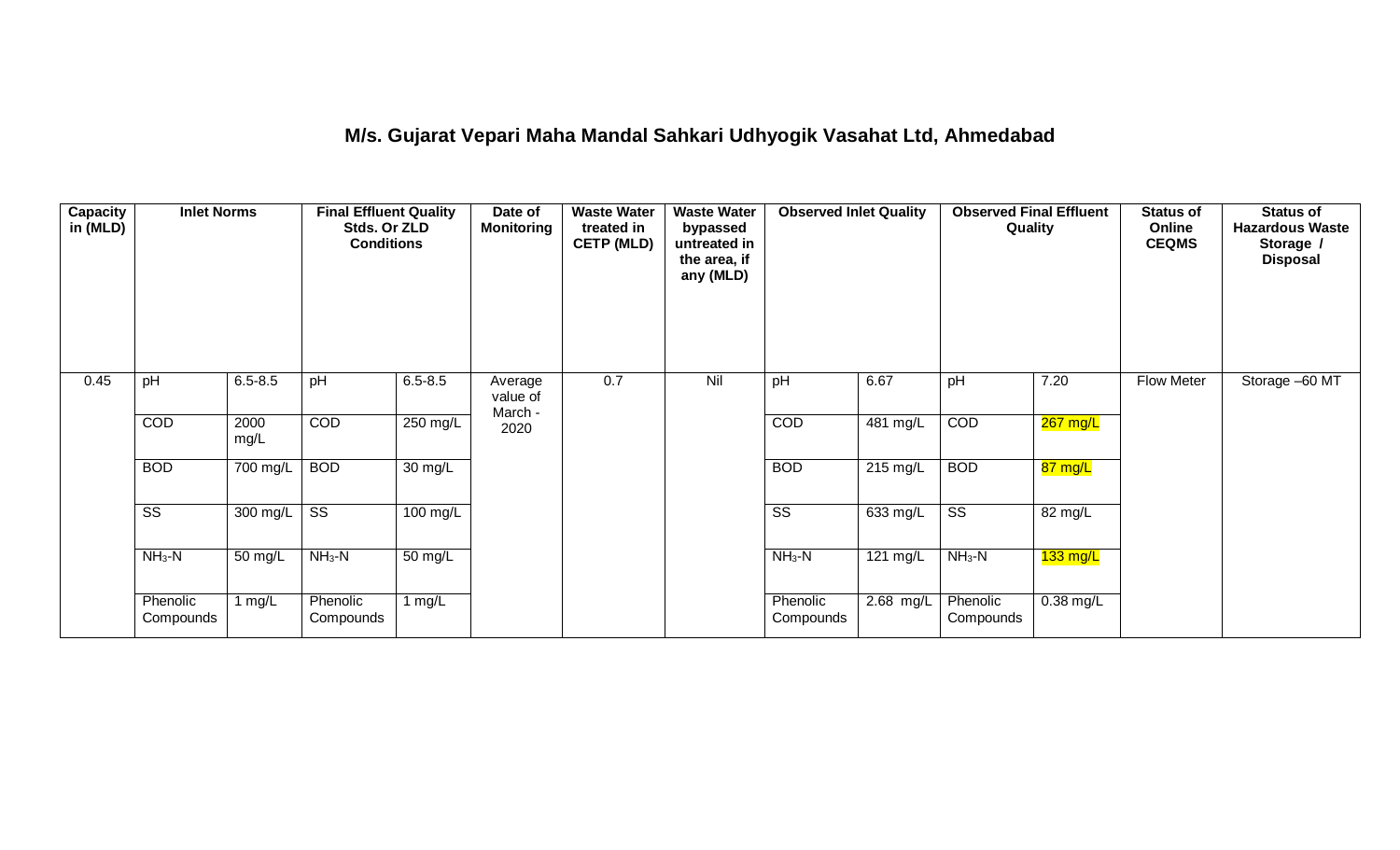## **M/s. Odhav Green Enviro Project Association,Odhav, Ahmedabad**

| <b>Capacity</b><br>in (MLD) | <b>Inlet Norms</b>     |             | <b>Final Effluent Quality</b><br>Stds. Or ZLD<br><b>Conditions</b> |                      | Date of<br><b>Monitoring</b>           | <b>Waste Water</b><br>treated in<br><b>CETP (MLD)</b> | <b>Waste Water</b><br>bypassed<br>untreated in<br>the area, if<br>any (MLD) | <b>Observed Inlet Quality</b> |                          | <b>Observed Final Effluent</b><br>Quality |        | <b>Status of</b><br>Online<br><b>CEQMS</b> | Status of<br><b>Hazardous Waste</b><br>Storage /<br><b>Disposal</b> |
|-----------------------------|------------------------|-------------|--------------------------------------------------------------------|----------------------|----------------------------------------|-------------------------------------------------------|-----------------------------------------------------------------------------|-------------------------------|--------------------------|-------------------------------------------|--------|--------------------------------------------|---------------------------------------------------------------------|
| 1.00                        | pH                     | $6.5 - 8.5$ | pH                                                                 | $6.5 - 8.5$          | No visit in<br>the month<br>of March - | 0.8                                                   | Nil                                                                         | pH                            | $\overline{\phantom{a}}$ | pH                                        | ۰.     |                                            | $\overline{\phantom{a}}$                                            |
|                             | COD                    | 750 mg/L    | COD                                                                | 250 mg/L             | 2020                                   |                                                       |                                                                             | COD                           | $\blacksquare$           | COD                                       | $\sim$ |                                            |                                                                     |
|                             | <b>BOD</b>             | 250 mg/L    | <b>BOD</b>                                                         | $\overline{30}$ mg/L |                                        |                                                       |                                                                             | <b>BOD</b>                    | $\blacksquare$           | <b>BOD</b>                                | $\sim$ |                                            |                                                                     |
|                             | $\overline{\text{SS}}$ | $300$ mg/L  | $\overline{\text{SS}}$                                             | 100 mg/L             |                                        |                                                       |                                                                             | $\overline{\text{SS}}$        | $\blacksquare$           | $\overline{\text{ss}}$                    | $\sim$ |                                            |                                                                     |
|                             | $NH3-N$                | 50 mg/L     | $NH3-N$                                                            | $\overline{50}$ mg/L |                                        |                                                       |                                                                             | $NH3-N$                       | $\overline{\phantom{a}}$ | $NH3-N$                                   | $\sim$ |                                            |                                                                     |
|                             | Phenolic<br>Compounds  | 1 mg/L      | Phenolic<br>Compounds                                              | 1 $mg/L$             |                                        |                                                       |                                                                             | Phenolic<br>Compounds         | $\sim$                   | Phenolic<br>Compounds                     | $\sim$ |                                            |                                                                     |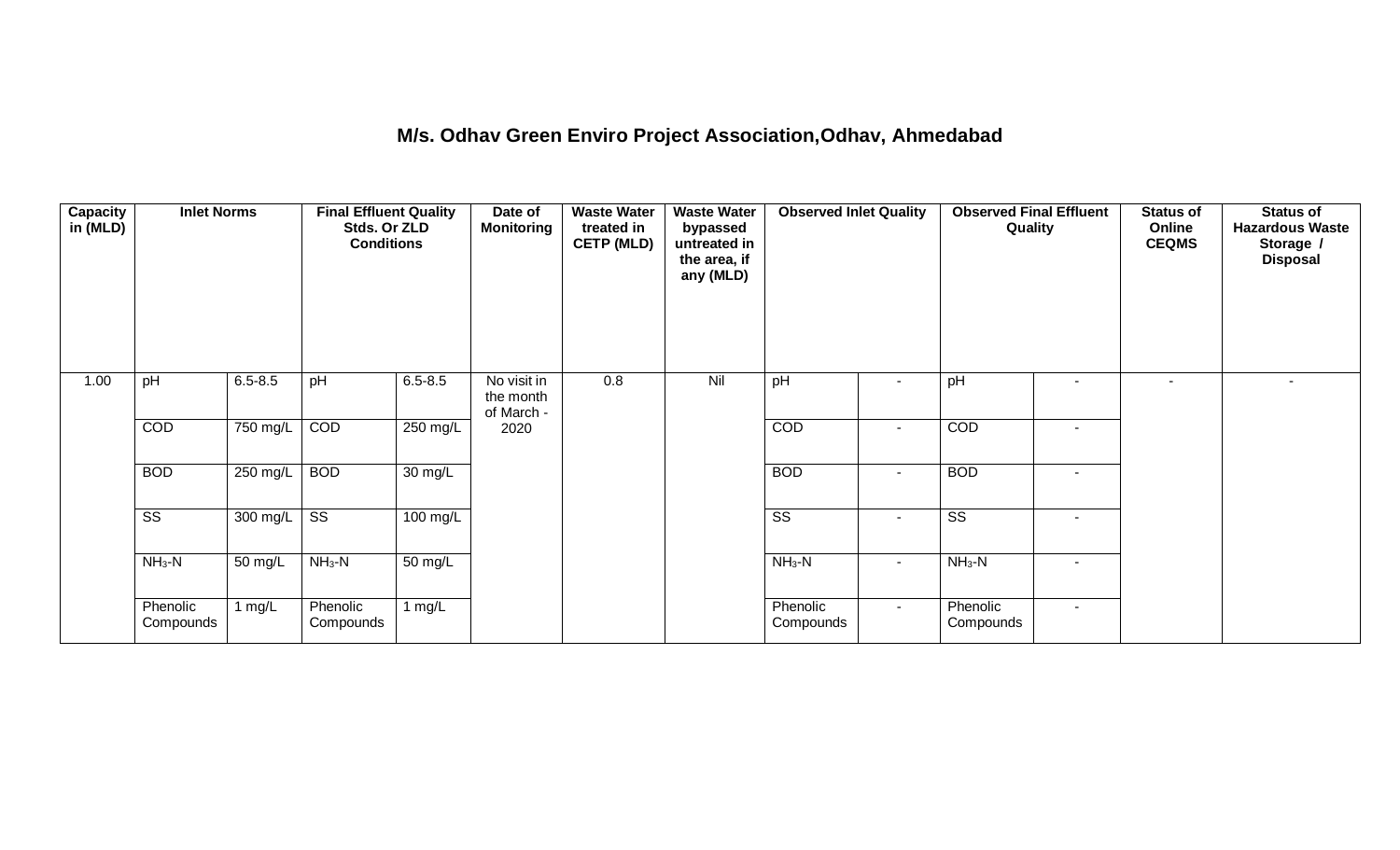### **M/s. Naroda Enviro Project Ltd., Naroda, Ahmedabad**

| <b>Capacity</b><br>in (MLD) | <b>Inlet Norms</b>     |              | <b>Final Effluent Quality</b><br>Stds. Or ZLD<br><b>Conditions</b> |                      | Date of<br><b>Monitoring</b>           | <b>Waste Water</b><br>treated in<br><b>CETP (MLD)</b> | <b>Waste Water</b><br>bypassed<br>untreated in<br>the area, if<br>any (MLD) | <b>Observed Inlet Quality</b> |                | <b>Observed Final Effluent</b><br>Quality |                          | Status of<br>Online<br><b>CEQMS</b> | Status of<br><b>Hazardous Waste</b><br>Storage /<br><b>Disposal</b> |
|-----------------------------|------------------------|--------------|--------------------------------------------------------------------|----------------------|----------------------------------------|-------------------------------------------------------|-----------------------------------------------------------------------------|-------------------------------|----------------|-------------------------------------------|--------------------------|-------------------------------------|---------------------------------------------------------------------|
| 3.00                        | pH                     | $6.5 - 8.5$  | pH                                                                 | $6.5 - 8.5$          | No visit in<br>the month<br>of March - | 4.5                                                   | Nil                                                                         | pH                            |                | pH                                        | $\sim$                   | $\overline{\phantom{a}}$            |                                                                     |
|                             | COD                    | 2000<br>mg/L | COD                                                                | 250 mg/L             | 2020                                   |                                                       |                                                                             | COD                           | $\blacksquare$ | COD                                       | $\overline{\phantom{a}}$ |                                     |                                                                     |
|                             | <b>BOD</b>             | 700 mg/L     | <b>BOD</b>                                                         | $30 \text{ mg/L}$    |                                        |                                                       |                                                                             | <b>BOD</b>                    | $\sim$         | <b>BOD</b>                                | $\sim$                   |                                     |                                                                     |
|                             | $\overline{\text{ss}}$ | 300 mg/L     | $\overline{\text{ss}}$                                             | $100$ mg/L           |                                        |                                                       |                                                                             | $\overline{\text{ss}}$        | $\blacksquare$ | $\overline{\text{ss}}$                    | $\overline{\phantom{a}}$ |                                     |                                                                     |
|                             | $NH3-N$                | 50 mg/L      | $NH3-N$                                                            | $\overline{50}$ mg/L |                                        |                                                       |                                                                             | $NH3-N$                       | $\blacksquare$ | $NH3-N$                                   | $\sim$                   |                                     |                                                                     |
|                             | Phenolic<br>Compounds  | 1 $mg/L$     | Phenolic<br>Compounds                                              | 1 $mg/L$             |                                        |                                                       |                                                                             | Phenolic<br>Compounds         | $\sim$         | Phenolic<br>Compounds                     | $\sim$                   |                                     |                                                                     |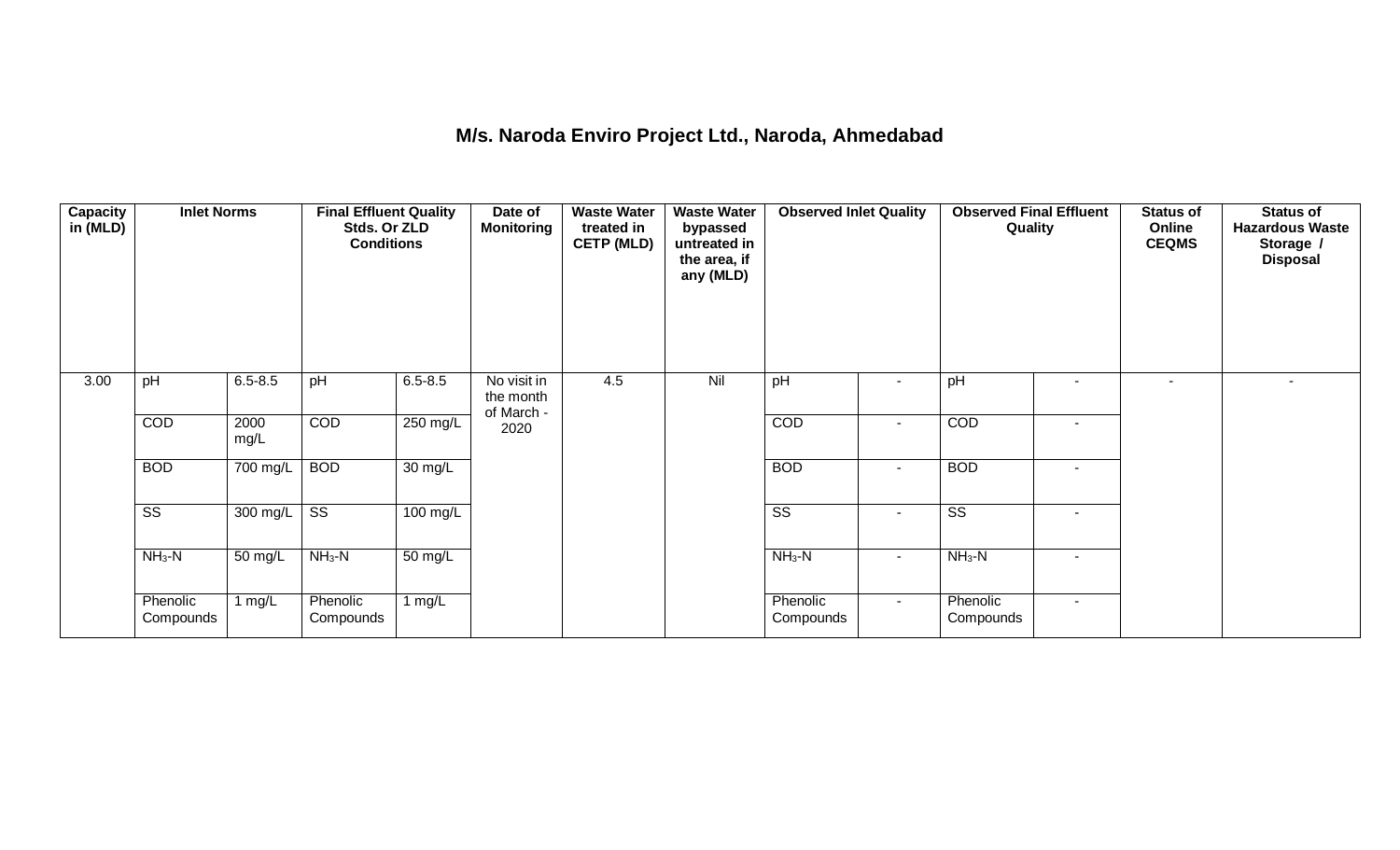## **M/s. Narol Dyestuff Enviro Society., Narol, Ahmedabad**

| Capacity<br>in (MLD) | <b>Inlet Norms</b>     |              | <b>Final Effluent Quality</b><br>Stds. Or ZLD<br><b>Conditions</b> |                      | Date of<br><b>Monitoring</b>   | <b>Waste Water</b><br>treated in<br><b>CETP (MLD)</b> | <b>Waste Water</b><br>bypassed<br>untreated in<br>the area, if<br>any (MLD) | <b>Observed Inlet Quality</b> |               | <b>Observed Final Effluent</b><br>Quality |                   | <b>Status of</b><br>Online<br><b>CEQMS</b> | Status of<br><b>Hazardous Waste</b><br>Storage /<br><b>Disposal</b> |
|----------------------|------------------------|--------------|--------------------------------------------------------------------|----------------------|--------------------------------|-------------------------------------------------------|-----------------------------------------------------------------------------|-------------------------------|---------------|-------------------------------------------|-------------------|--------------------------------------------|---------------------------------------------------------------------|
| 0.040                | pH                     | $6.5 - 8.5$  | pH                                                                 | $6.5 - 8.5$          | Average<br>value of<br>March - | 0.020                                                 | Nil                                                                         | pH                            | 7.64          | pH                                        | 7.78              |                                            | Storage -32 MT                                                      |
|                      | COD                    | 1500<br>mg/L | COD                                                                | 250 mg/L             | 2020                           |                                                       |                                                                             | COD                           | 3448 mg/L     | COD                                       | 528 mg/L          |                                            |                                                                     |
|                      | <b>BOD</b>             | 500 mg/L     | <b>BOD</b>                                                         | $30 \text{ mg/L}$    |                                |                                                       |                                                                             | <b>BOD</b>                    | $863$ mg/L    | <b>BOD</b>                                | $55 \text{ mg/L}$ |                                            |                                                                     |
|                      | $\overline{\text{ss}}$ | 300 mg/L     | $\overline{\text{SS}}$                                             | $100$ mg/L           |                                |                                                       |                                                                             | $\overline{\text{ss}}$        | 146 mg/L      | $\overline{\text{ss}}$                    | 60 mg/L           |                                            |                                                                     |
|                      | $NH3-N$                | 50 mg/L      | $NH3-N$                                                            | $\overline{50}$ mg/L |                                |                                                       |                                                                             | $NH3-N$                       | 28 mg/L       | $NH3-N$                                   | 77 mg/L           |                                            |                                                                     |
|                      | Phenolic<br>Compounds  | 1 $mg/L$     | Phenolic<br>Compounds                                              | 1 $mg/L$             |                                |                                                       |                                                                             | Phenolic<br>Compounds         | 65.96<br>mg/L | Phenolic<br>Compounds                     | 3 mg/L            |                                            |                                                                     |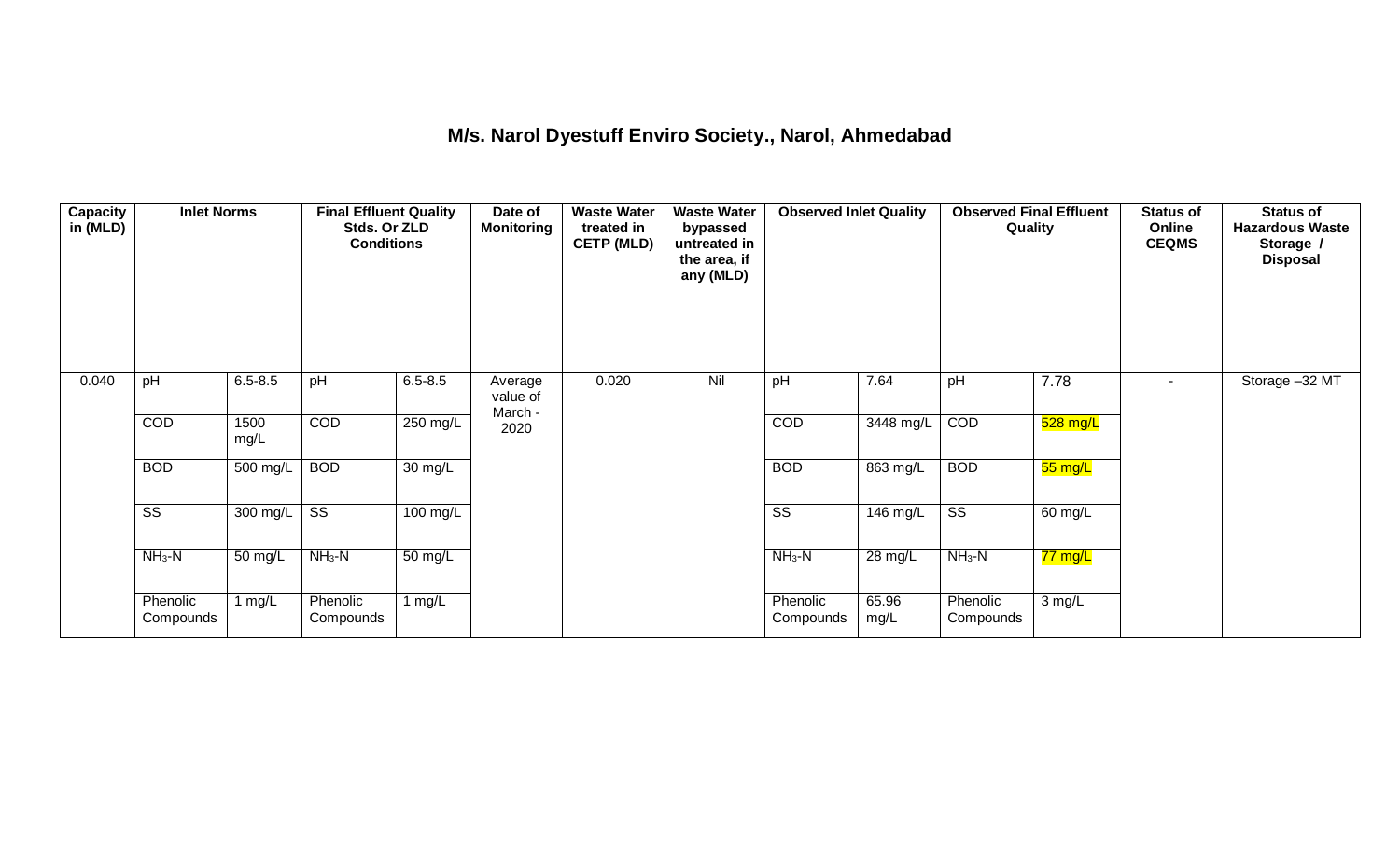## **M/s. Narol Textile Infrastructure & Enviro Management, (ATPA Swarnim Gujarat Enviro P. Ltd), Ahmedabad**

| <b>Capacity</b><br>in (MLD) | <b>Inlet Norms</b>     |              | <b>Final Effluent Quality</b><br>Stds. Or ZLD<br><b>Conditions</b> |                      | Date of<br><b>Monitoring</b>           | <b>Waste Water</b><br>treated in<br><b>CETP (MLD)</b> | <b>Waste Water</b><br>bypassed<br>untreated in<br>the area, if<br>any (MLD) | <b>Observed Inlet Quality</b> |                | <b>Observed Final Effluent</b><br>Quality |                          | <b>Status of</b><br>Online<br><b>CEQMS</b> | <b>Status of</b><br><b>Hazardous Waste</b><br>Storage /<br><b>Disposal</b> |
|-----------------------------|------------------------|--------------|--------------------------------------------------------------------|----------------------|----------------------------------------|-------------------------------------------------------|-----------------------------------------------------------------------------|-------------------------------|----------------|-------------------------------------------|--------------------------|--------------------------------------------|----------------------------------------------------------------------------|
| 100                         | pH                     | $6.5 - 8.5$  | pH                                                                 | $6.5 - 8.5$          | No visit in<br>the month<br>of March - | 100                                                   | Nil                                                                         | pH                            | $\blacksquare$ | pH                                        |                          |                                            |                                                                            |
|                             | COD                    | 1200<br>mg/L | <b>COD</b>                                                         | 250 mg/L             | 2020                                   |                                                       |                                                                             | COD                           | $\sim$         | COD                                       |                          |                                            |                                                                            |
|                             | <b>BOD</b>             | 500 mg/L     | <b>BOD</b>                                                         | $30 \text{ mg/L}$    |                                        |                                                       |                                                                             | <b>BOD</b>                    | $\sim$         | <b>BOD</b>                                | $\overline{\phantom{a}}$ |                                            |                                                                            |
|                             | $\overline{\text{ss}}$ | 300 mg/L     | $\overline{\text{ss}}$                                             | $100$ mg/L           |                                        |                                                       |                                                                             | $\overline{\text{ss}}$        | $\sim$         | $\overline{\text{SS}}$                    | $\sim$                   |                                            |                                                                            |
|                             | $NH3-N$                | 50 mg/L      | $NH3-N$                                                            | $\overline{50}$ mg/L |                                        |                                                       |                                                                             | $NH3-N$                       | $\blacksquare$ | $NH3-N$                                   | $\overline{\phantom{a}}$ |                                            |                                                                            |
|                             | Phenolic<br>Compounds  | 1 $mg/L$     | Phenolic<br>Compounds                                              | 1 $mg/L$             |                                        |                                                       |                                                                             | Phenolic<br>Compounds         | $\sim$         | Phenolic<br>Compounds                     | $\sim$                   |                                            |                                                                            |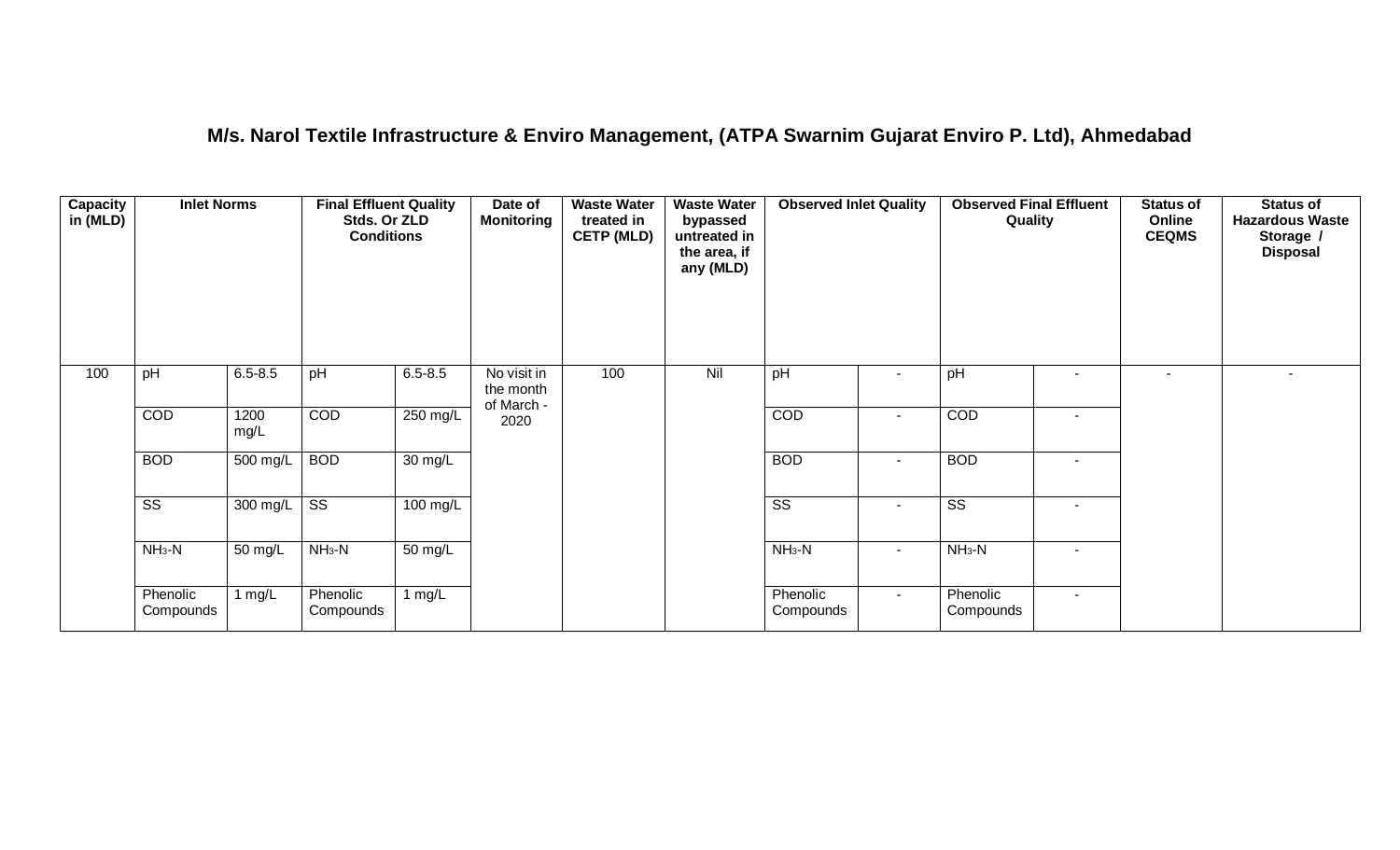# **M/s. Tata Motors Ltd Vendors Park, Sanand, Ahmedabad**

| <b>Capacity</b><br>in (MLD) | <b>Inlet Norms</b>     |                       | <b>Final Effluent Quality</b><br>Stds. Or ZLD<br><b>Conditions</b> |                    | Date of<br><b>Monitoring</b>   | <b>Waste Water</b><br>treated in<br><b>CETP (MLD)</b> | <b>Waste Water</b><br>bypassed<br>untreated in<br>the area, if<br>any (MLD) | <b>Observed Inlet Quality</b> |            | <b>Observed Final Effluent</b><br>Quality |                      | <b>Status of</b><br>Online<br><b>CEQMS</b> | <b>Status of</b><br><b>Hazardous Waste</b><br>Storage /<br><b>Disposal</b> |
|-----------------------------|------------------------|-----------------------|--------------------------------------------------------------------|--------------------|--------------------------------|-------------------------------------------------------|-----------------------------------------------------------------------------|-------------------------------|------------|-------------------------------------------|----------------------|--------------------------------------------|----------------------------------------------------------------------------|
| 1.5                         | pH                     | $6 - 10.5$            | pH                                                                 | $6.5 - 8.5$        | Average<br>value of<br>March - | 0.10                                                  | Nil                                                                         | pH                            | 7.90       | pH                                        | 8.23                 | pH, DO<br>meter, TOC<br>meter, Flow        | Storage - 3 MT                                                             |
|                             | COD                    | 900 mg/L              | COD                                                                | $100 \text{ mg/L}$ | 2020                           |                                                       |                                                                             | COD                           | 46 mg/L    | COD                                       | $\overline{19}$ mg/L | meter                                      |                                                                            |
|                             | <b>BOD</b>             | 250 mg/L              | <b>BOD</b>                                                         | $30 \text{ mg/L}$  |                                |                                                       |                                                                             | <b>BOD</b>                    | 16 mg/L    | <b>BOD</b>                                | $4.23 \text{ mg/L}$  |                                            |                                                                            |
|                             | $\overline{\text{SS}}$ | $100$ mg/L            | $\overline{\text{ss}}$                                             | $100$ mg/L         |                                |                                                       |                                                                             | $\overline{\text{SS}}$        | 08 mg/L    | $\overline{\text{SS}}$                    | 04 mg/L              |                                            |                                                                            |
|                             | $NH3-N$                | 50 mg/L               | $NH_3-N$                                                           | 50 mg/L            |                                |                                                       |                                                                             | $NH3-N$                       | 1.51 mg/L  | $NH3-N$                                   | 1.4 $mg/L$           |                                            |                                                                            |
|                             | Phenolic<br>Compounds  | Not<br>Applicabl<br>e | Phenolic<br>Compounds                                              | 1 $mg/L$           |                                |                                                       |                                                                             | Phenolic<br>Compounds         | <b>BDL</b> | Phenolic<br>Compounds                     | <b>BDL</b>           |                                            |                                                                            |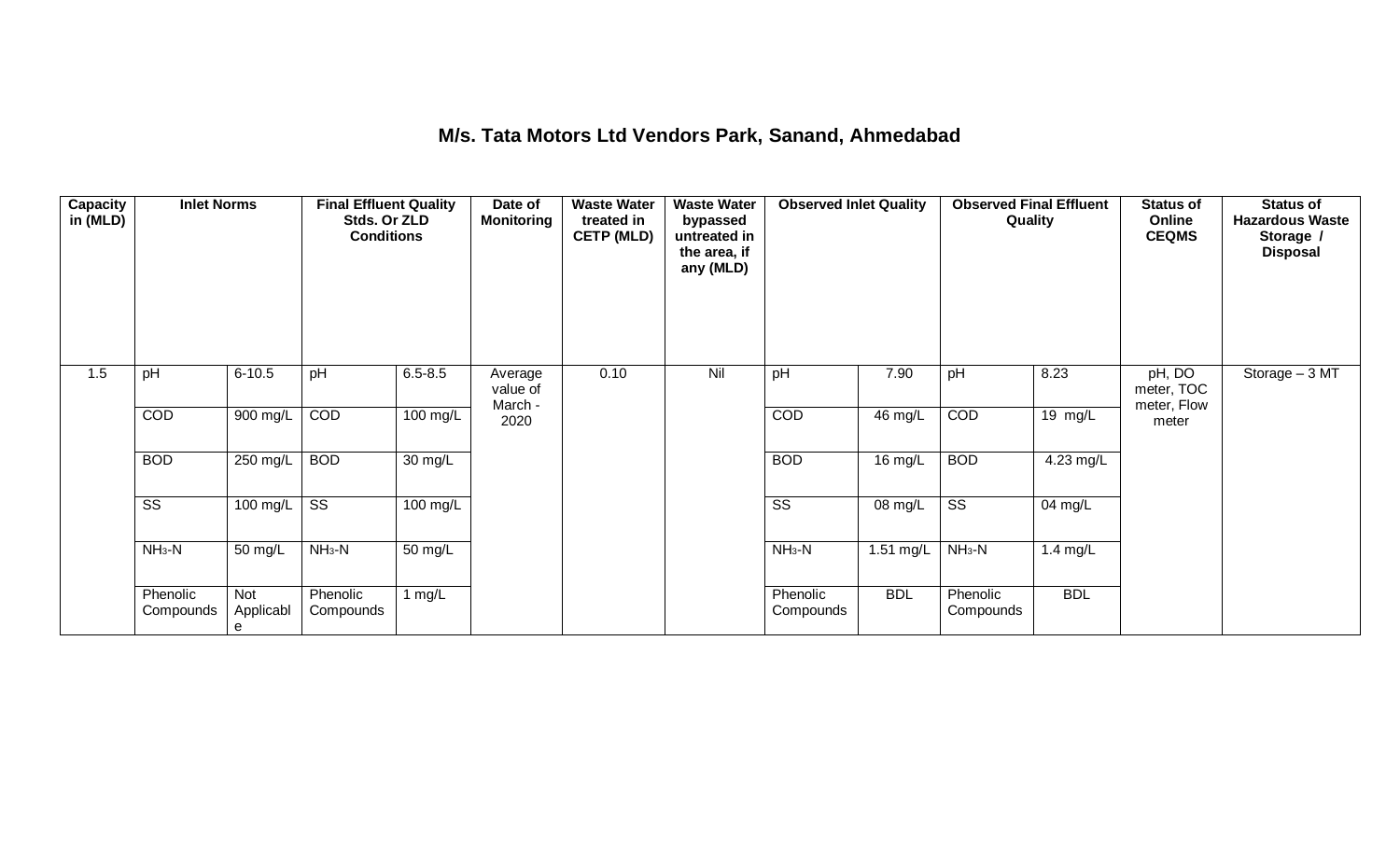## **M/s. Zydus Infrastructure Pvt.Ltd, Changodar, Ahmedabad**

| Capacity<br>in (MLD) | <b>Inlet Norms</b>                   |                               | <b>Final Effluent Quality</b><br>Stds. Or ZLD<br><b>Conditions</b> |                               | Date of<br><b>Monitoring</b>   | <b>Waste Water</b><br>treated in<br><b>CETP (MLD)</b> | <b>Waste Water</b><br>bypassed<br>untreated in<br>the area, if<br>any (MLD) | <b>Observed Inlet Quality</b>        |               | <b>Observed Final Effluent</b><br>Quality |             | <b>Status of</b><br>Online<br><b>CEQMS</b> | <b>Status of</b><br><b>Hazardous Waste</b><br>Storage /<br><b>Disposal</b> |
|----------------------|--------------------------------------|-------------------------------|--------------------------------------------------------------------|-------------------------------|--------------------------------|-------------------------------------------------------|-----------------------------------------------------------------------------|--------------------------------------|---------------|-------------------------------------------|-------------|--------------------------------------------|----------------------------------------------------------------------------|
| 3                    | pH                                   | $6 - 8$                       | pH                                                                 | No outlet<br>norms<br>are     | Average<br>value of<br>March - | 1.8                                                   | Nil                                                                         | pH                                   | 7.53          | pH                                        | 7.11        | pH, TOC<br>meter                           | Storage -20 MT                                                             |
|                      | COD                                  | 850 mg/L                      | COD                                                                | prescribe<br>d as it is       | 2020                           |                                                       |                                                                             | COD                                  | 481 mg/L      | COD                                       | 06 mg/L     |                                            |                                                                            |
|                      | BOD(3)<br>days at<br>$27^{\circ}$ C) | $400$ mg/L                    | BOD(3)<br>days at<br>$27^{\circ}C$ )                               | a ZLD<br>based<br>CETP by     |                                |                                                       |                                                                             | BOD(3)<br>days at<br>$27^{\circ}C$ ) | 186 mg/L      | BOD(3)<br>days at<br>$27^{\circ}$ C)      | $0.87$ mg/L |                                            |                                                                            |
|                      | SS                                   | 300 mg/L                      | SS                                                                 | the<br>means of<br><b>MEE</b> |                                |                                                       |                                                                             | $\overline{\text{ss}}$               | 56 mg/L       | $\overline{\text{ss}}$                    | $4$ mg/L    |                                            |                                                                            |
|                      | $NH3-N$                              | $\overline{<}10 \text{ mg/L}$ | $NH3-N$                                                            |                               |                                |                                                       |                                                                             | $NH3-N$                              | 26.71<br>mg/L | $NH3-N$                                   | $0.39$ mg/L |                                            |                                                                            |
|                      | Phenolic<br>Compounds                | $<$ 3 mg/L                    | Phenolic<br>Compounds                                              |                               |                                |                                                       |                                                                             | Phenolic<br>Compounds                | $0.32$ mg/L   | Phenolic<br>Compounds                     | <b>BDL</b>  |                                            |                                                                            |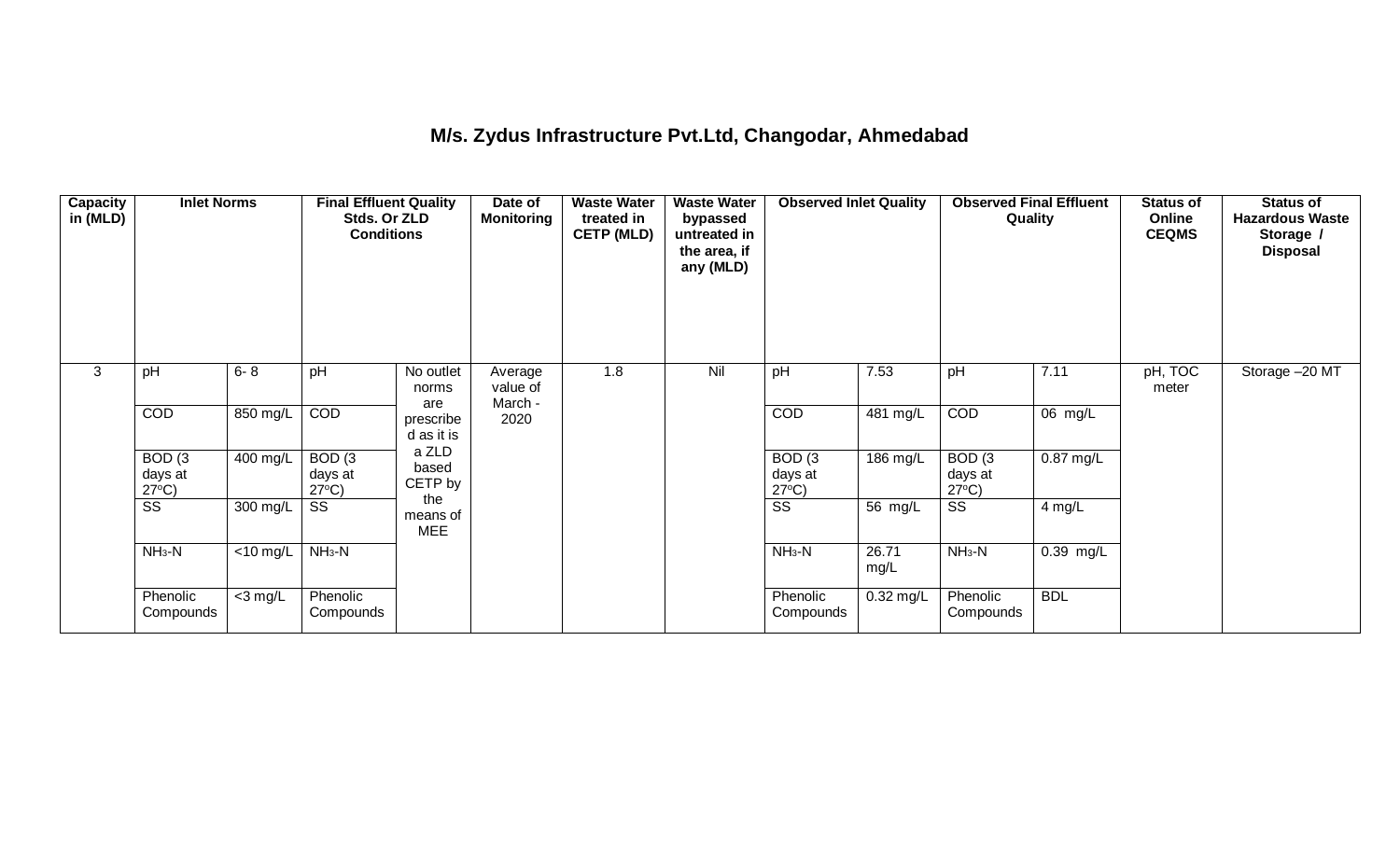### **M/s. Bavla Eco Project Ltd., Bavla, Ahmedabad**

| <b>Capacity</b><br>in (MLD) | <b>Inlet Norms</b>     |              | <b>Final Effluent Quality</b><br>Stds. Or ZLD<br><b>Conditions</b> |                       | Date of<br>Monitoring          | <b>Waste Water</b><br>treated in<br><b>CETP (MLD)</b> | <b>Waste Water</b><br>bypassed<br>untreated in<br>the area, if<br>any (MLD) | <b>Observed Inlet Quality</b> |                          | <b>Observed Final Effluent</b><br>Quality |                   | <b>Status of</b><br>Online<br><b>CEQMS</b> | <b>Status of</b><br><b>Hazardous Waste</b><br>Storage /<br><b>Disposal</b> |
|-----------------------------|------------------------|--------------|--------------------------------------------------------------------|-----------------------|--------------------------------|-------------------------------------------------------|-----------------------------------------------------------------------------|-------------------------------|--------------------------|-------------------------------------------|-------------------|--------------------------------------------|----------------------------------------------------------------------------|
| 1.00                        | pH                     | $5.5 - 8.5$  | pH                                                                 | $6.5 - 8.5$           | Average<br>value of<br>March - | 0.3                                                   | Nil                                                                         | pH                            | $\overline{\phantom{a}}$ | pH                                        | 7.65              | ٠                                          |                                                                            |
|                             | COD                    | 4500<br>mg/L | COD                                                                | 250 mg/L              | 2020                           |                                                       |                                                                             | COD                           | $\sim$                   | COD                                       | 191 mg/L          |                                            |                                                                            |
|                             | <b>BOD</b>             | 1500<br>mg/L | <b>BOD</b>                                                         | $100 \text{ mg/L}$    |                                |                                                       |                                                                             | <b>BOD</b>                    | $\blacksquare$           | <b>BOD</b>                                | 69 mg/L           |                                            |                                                                            |
|                             | $\overline{\text{ss}}$ | 300 mg/L     | $\overline{\text{ss}}$                                             | $100 \text{ mg/L}$    |                                |                                                       |                                                                             | $\overline{\text{ss}}$        | $\blacksquare$           | $\overline{\text{SS}}$                    | $68 \text{ mg/L}$ |                                            |                                                                            |
|                             | $NH3-N$                | $\sim$       | $NH3-N$                                                            | 50 mg/L               |                                |                                                       |                                                                             | $NH3-N$                       | $\sim$                   | $NH3-N$                                   | 10.02 mg/L        |                                            |                                                                            |
|                             | Phenolic<br>Compounds  | $\sim$       | Phenolic<br>Compounds                                              | Not<br>Applicabl<br>e |                                |                                                       |                                                                             | Phenolic<br>Compounds         | $\sim$                   | Phenolic<br>Compounds                     | $\sim$            |                                            |                                                                            |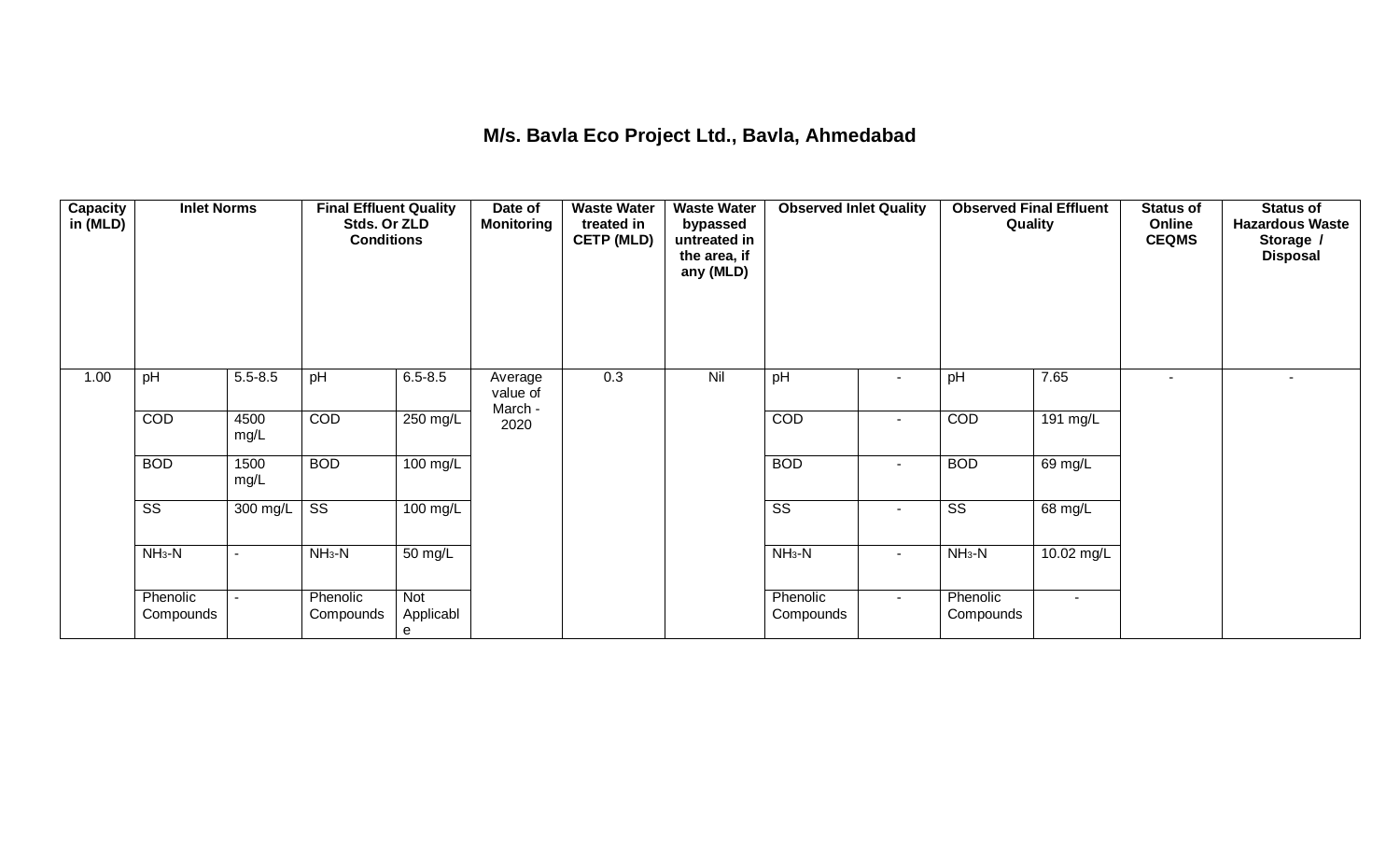# **M/s. Vinayak Jal SudhikaranSahakariMandali Ltd, Bavla, Ahmedabad**

| <b>Capacity</b><br>in (MLD) | <b>Inlet Norms</b>     |                | <b>Final Effluent Quality</b><br>Stds. Or ZLD<br><b>Conditions</b> |                       | Date of<br>Monitoring          | <b>Waste Water</b><br>treated in<br><b>CETP (MLD)</b> | <b>Waste Water</b><br>bypassed<br>untreated in<br>the area, if<br>any (MLD) | <b>Observed Inlet Quality</b> |                          | <b>Observed Final Effluent</b><br>Quality |                    | Status of<br>Online<br><b>CEQMS</b> | Status of<br><b>Hazardous Waste</b><br>Storage /<br><b>Disposal</b> |
|-----------------------------|------------------------|----------------|--------------------------------------------------------------------|-----------------------|--------------------------------|-------------------------------------------------------|-----------------------------------------------------------------------------|-------------------------------|--------------------------|-------------------------------------------|--------------------|-------------------------------------|---------------------------------------------------------------------|
| 1.50                        | pH                     | $5.5 - 8.5$    | pH                                                                 | $6.5 - 8.5$           | Average<br>value of<br>March - | 4                                                     | Nil                                                                         | pH                            | $\overline{\phantom{a}}$ | pH                                        | 8.02               |                                     |                                                                     |
|                             | COD                    | 4500<br>mg/L   | COD                                                                | 250 mg/L              | 2020                           |                                                       |                                                                             | COD                           | $\blacksquare$           | COD                                       | 259 mg/L           |                                     |                                                                     |
|                             | <b>BOD</b>             | 1500<br>mg/L   | <b>BOD</b>                                                         | $100 \text{ mg/L}$    |                                |                                                       |                                                                             | <b>BOD</b>                    | $\blacksquare$           | <b>BOD</b>                                | 82 mg/L            |                                     |                                                                     |
|                             | $\overline{\text{ss}}$ | 300 mg/L       | $\overline{\text{ss}}$                                             | $100 \text{ mg/L}$    |                                |                                                       |                                                                             | $\overline{\text{ss}}$        | $\sim$                   | $\overline{\text{ss}}$                    | $116 \text{ mg/L}$ |                                     |                                                                     |
|                             | $NH3-N$                | $\blacksquare$ | $NH3-N$                                                            | 50 mg/L               |                                |                                                       |                                                                             | $NH3-N$                       | $\sim$                   | $NH3-N$                                   | $16 \text{ mg/L}$  |                                     |                                                                     |
|                             | Phenolic<br>Compounds  | $\sim$         | Phenolic<br>Compounds                                              | Not<br>Applicabl<br>e |                                |                                                       |                                                                             | Phenolic<br>Compounds         | $\sim$                   | Phenolic<br>Compounds                     | $\blacksquare$     |                                     |                                                                     |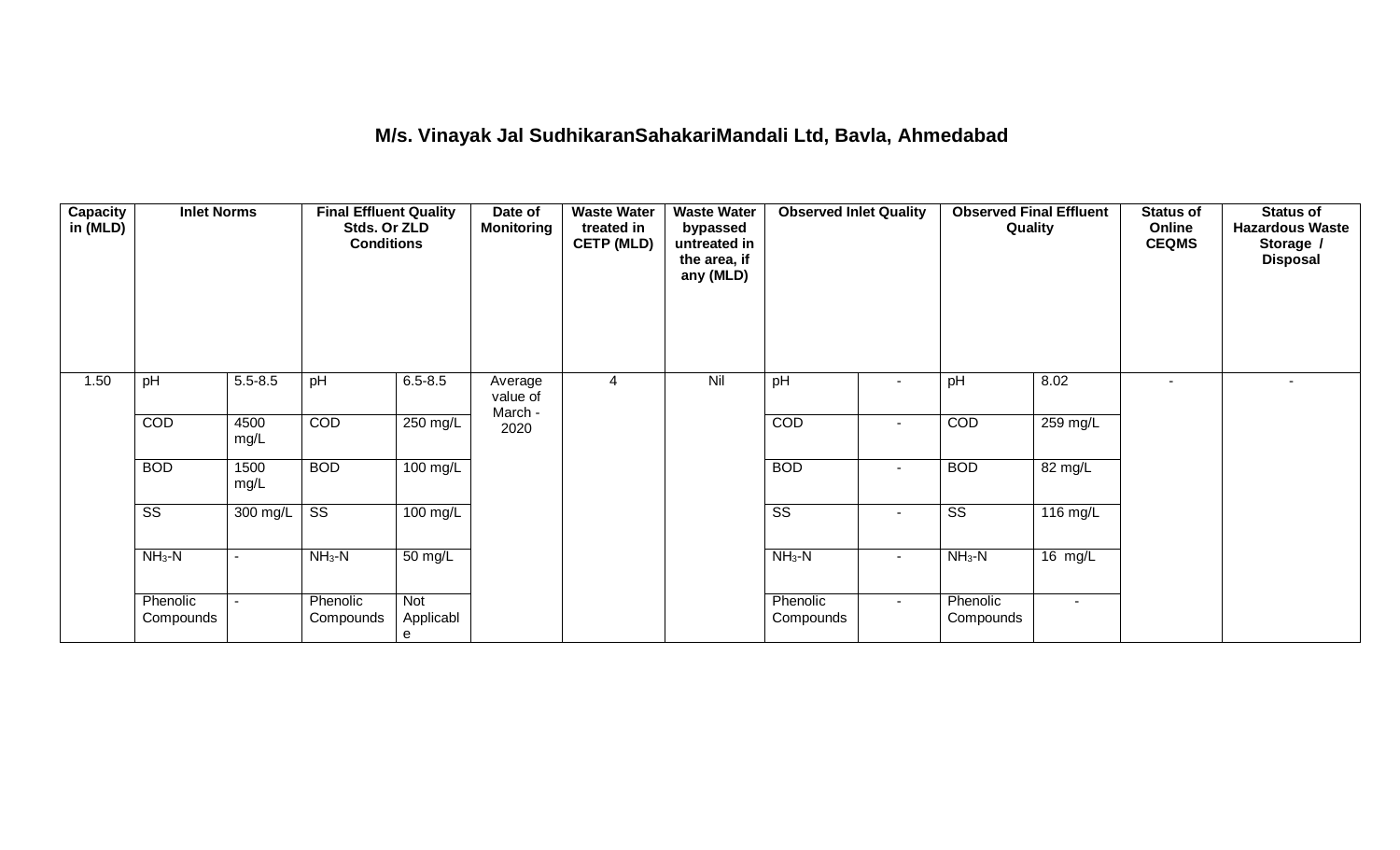## **M/s. Nandesari Industrial Association (CETP), GIDC-Nandesari, Vadodara**

| <b>Capacity</b><br>in (MLD) | <b>Inlet Norms</b>     |                  | <b>Final Effluent Quality</b><br>Stds. Or ZLD<br><b>Conditions</b> |                      | Date of<br>Monitoring          | <b>Waste Water</b><br>treated in<br><b>CETP (MLD)</b> | <b>Waste Water</b><br>bypassed<br>untreated in<br>the area, if<br>any (MLD) | <b>Observed Inlet Quality</b> |                | <b>Observed Final Effluent</b><br>Quality |             | <b>Status of</b><br>Online<br><b>CEQMS</b>          | <b>Status of</b><br><b>Hazardous Waste</b><br>Storage /<br><b>Disposal</b> |
|-----------------------------|------------------------|------------------|--------------------------------------------------------------------|----------------------|--------------------------------|-------------------------------------------------------|-----------------------------------------------------------------------------|-------------------------------|----------------|-------------------------------------------|-------------|-----------------------------------------------------|----------------------------------------------------------------------------|
| $\overline{12}$             | pH                     | 5 to 9           | pH                                                                 | 6.5 to 8.5           | Average<br>value of<br>March - | 6.4                                                   | Nil                                                                         | pH                            |                | pH                                        | 6.50        | pH, COD,<br>BOD, TSS,<br>NH <sub>3</sub> -N, Color, |                                                                            |
|                             | COD                    | 1500<br>mg/L     | COD                                                                | 250 mg/L             | 2020                           |                                                       |                                                                             | COD                           | $\sim$         | COD                                       | 237 mg/L    | TOC,<br>Temperature                                 |                                                                            |
|                             | <b>BOD</b>             | 500 mg/L         | <b>BOD</b>                                                         | 100 mg/L             |                                |                                                       |                                                                             | <b>BOD</b>                    | $\blacksquare$ | <b>BOD</b>                                | 28 mg/L     |                                                     |                                                                            |
|                             | $\overline{\text{ss}}$ | 600 mg/L         | $\overline{\text{ss}}$                                             | $100$ mg/L           |                                |                                                       |                                                                             | $\overline{\text{SS}}$        | $\blacksquare$ | $\overline{\text{ss}}$                    | 50 mg/L     |                                                     |                                                                            |
|                             | $NH3-N$                | 50 mg/L          | $NH3-N$                                                            | $\overline{50}$ mg/L |                                |                                                       |                                                                             | $NH3-N$                       | $\blacksquare$ | $NH3-N$                                   | $0.56$ mg/L |                                                     |                                                                            |
|                             | Phenolic<br>Compounds  | $5 \text{ mg/L}$ | Phenolic<br>Compounds                                              | 1 mg/L               |                                |                                                       |                                                                             | Phenolic<br>Compounds         | $\sim$         | Phenolic<br>Compounds                     | $\sim$      |                                                     |                                                                            |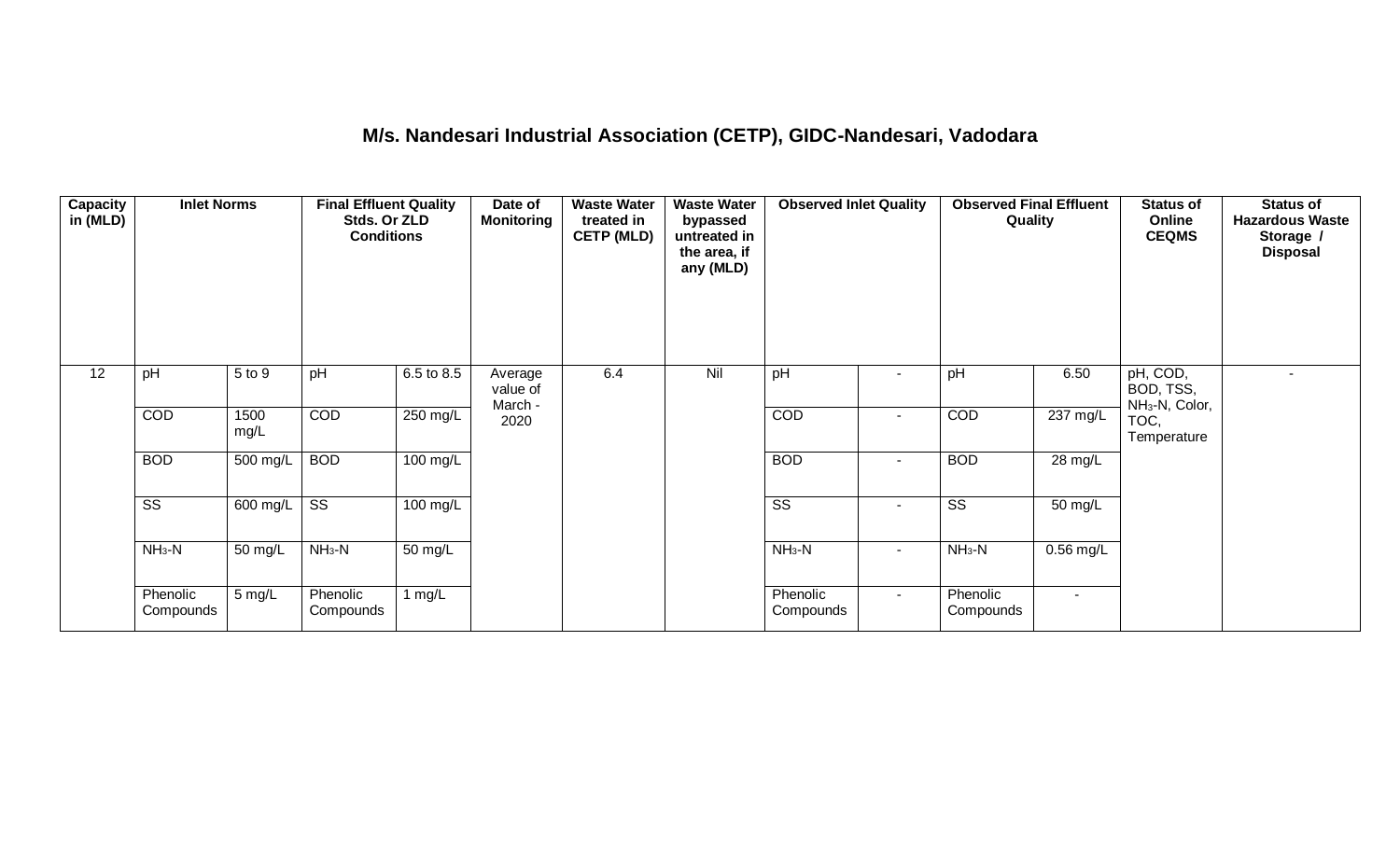## **M/s. Enviro Infrastructure Co. Ltd., Umraya (Padra), Vadodara**

| <b>Capacity</b><br>in (MLD) | <b>Inlet Norms</b>     |              | <b>Final Effluent Quality</b><br>Stds. Or ZLD<br><b>Conditions</b> |                      | Date of<br><b>Monitoring</b>   | <b>Waste Water</b><br>treated in<br><b>CETP (MLD)</b> | <b>Waste Water</b><br>bypassed<br>untreated in<br>the area, if<br>any (MLD) | <b>Observed Inlet Quality</b> |                          | <b>Observed Final Effluent</b><br>Quality |                        | <b>Status of</b><br>Online<br><b>CEQMS</b> | Status of<br><b>Hazardous Waste</b><br>Storage /<br><b>Disposal</b> |
|-----------------------------|------------------------|--------------|--------------------------------------------------------------------|----------------------|--------------------------------|-------------------------------------------------------|-----------------------------------------------------------------------------|-------------------------------|--------------------------|-------------------------------------------|------------------------|--------------------------------------------|---------------------------------------------------------------------|
| 4.50                        | pH                     | 5 to 9       | pH                                                                 | 6.5 to 8.5           | Average<br>value of<br>March - | $\overline{2.2}$                                      | Nil                                                                         | pH                            |                          | pH                                        | 7.67                   | pH, Flow<br>Meter, TOC,<br>TSS, Color,     |                                                                     |
|                             | COD                    | 2000<br>mg/L | COD                                                                | $250$ mg/L           | 2020                           |                                                       |                                                                             | COD                           | $\overline{\phantom{a}}$ | COD                                       | 179 mg/L               | $NH3-N$                                    |                                                                     |
|                             | <b>BOD</b>             | 500 mg/L     | <b>BOD</b>                                                         | $100 \text{ mg/L}$   |                                |                                                       |                                                                             | <b>BOD</b>                    | $\blacksquare$           | <b>BOD</b>                                | $22 \text{ mg/L}$      |                                            |                                                                     |
|                             | $\overline{\text{ss}}$ | 600 mg/L     | $\overline{\text{ss}}$                                             | $100 \text{ mg/L}$   |                                |                                                       |                                                                             | $\overline{\text{SS}}$        | $\sim$                   | $\overline{\text{SS}}$                    | 64 mg/L                |                                            |                                                                     |
|                             | $NH3-N$                | 50 mg/L      | $NH3-N$                                                            | $\overline{50}$ mg/L |                                |                                                       |                                                                             | $NH3-N$                       | $\blacksquare$           | $NH3-N$                                   | $\overline{1.12}$ mg/L |                                            |                                                                     |
|                             | Phenolic<br>Compounds  | 5 mg/L       | Phenolic<br>Compounds                                              | 1 $mg/L$             |                                |                                                       |                                                                             | Phenolic<br>Compounds         | $\sim$                   | Phenolic<br>Compounds                     | $\sim$                 |                                            |                                                                     |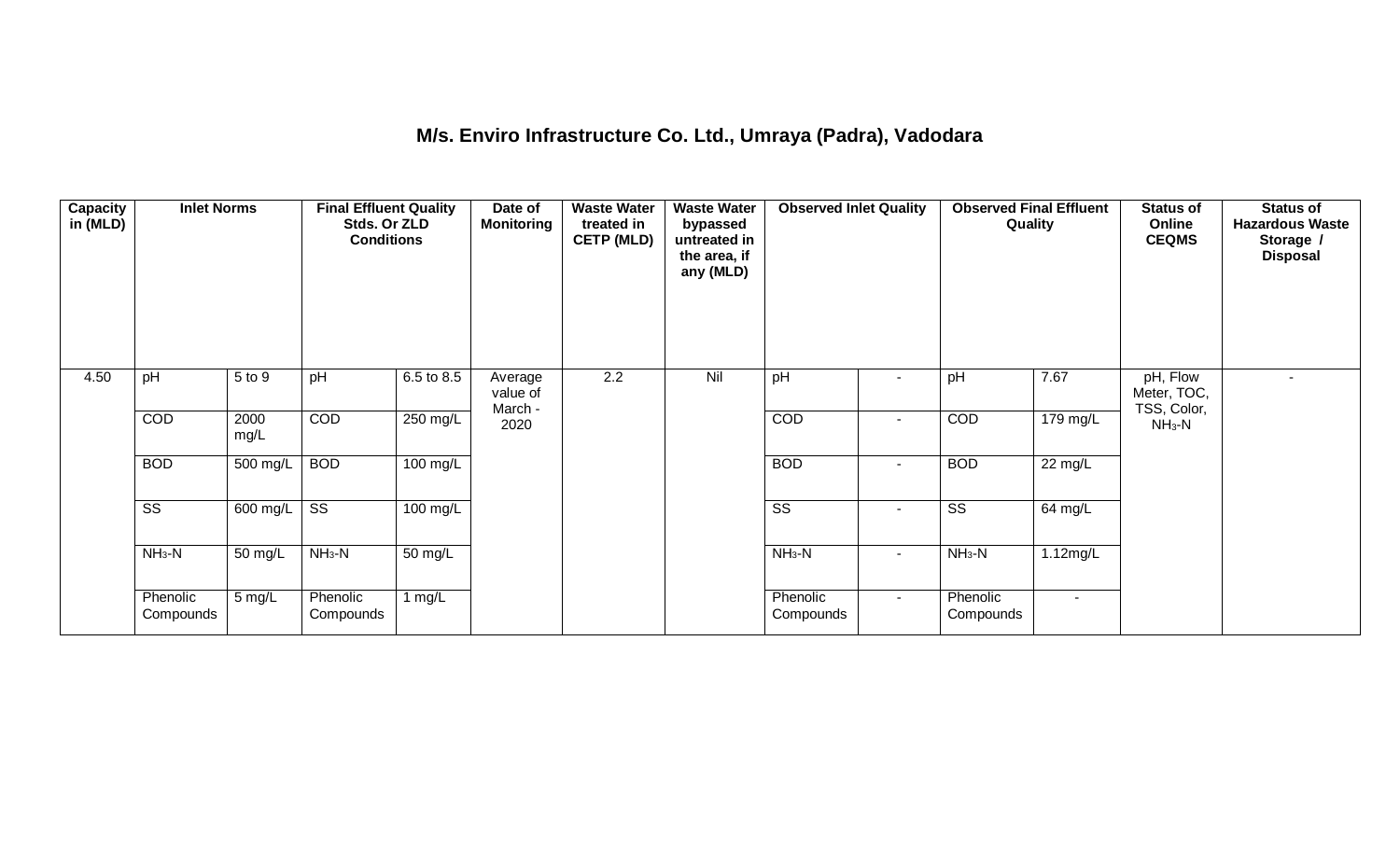## **M/s. Enviro Technology Ltd., GIDC-Ankleshwar, Bharuch**

| <b>Capacity</b><br>in (MLD) | <b>Inlet Norms</b>                   |                       | <b>Final Effluent Quality</b><br>Stds. Or ZLD<br><b>Conditions</b> |              | Date of<br><b>Monitoring</b>   | <b>Waste Water</b><br>treated in<br><b>CETP (MLD)</b> | <b>Waste Water</b><br>bypassed<br>untreated in<br>the area, if<br>any (MLD) | <b>Observed Inlet Quality</b> |                          | <b>Observed Final Effluent</b><br>Quality |        | <b>Status of</b><br>Online<br><b>CEQMS</b> | <b>Status of</b><br><b>Hazardous Waste</b><br>Storage /<br><b>Disposal</b> |
|-----------------------------|--------------------------------------|-----------------------|--------------------------------------------------------------------|--------------|--------------------------------|-------------------------------------------------------|-----------------------------------------------------------------------------|-------------------------------|--------------------------|-------------------------------------------|--------|--------------------------------------------|----------------------------------------------------------------------------|
| 3.5                         | pH                                   | $6.5 - 8.5$           | pH                                                                 | $6.5 - 8.5$  | No visit in<br>the month<br>of | 2.31                                                  | Nil                                                                         | pH                            | $\overline{\phantom{a}}$ | pH                                        |        | pH, Flow,<br>COD, BOD,<br>TSS, TOC         |                                                                            |
|                             | COD                                  | 11000<br>mg/L         | COD                                                                | 1000<br>mg/L | March -<br>2020                |                                                       |                                                                             | COD                           | $\blacksquare$           | COD                                       | $\sim$ |                                            |                                                                            |
|                             | BOD(3)<br>days at<br>$27^{\circ}C$ ) | 3600<br>mg/L          | BOD(3)<br>days at<br>$27^{\circ}C$ )                               | 200 mg/L     |                                |                                                       |                                                                             | BOD(3)<br>days at             | $\blacksquare$           | BOD(3)<br>days at<br>$27^{\circ}$ C)      | $\sim$ |                                            |                                                                            |
|                             | $\overline{\text{ss}}$               |                       | $\overline{\text{ss}}$                                             | 150 mg/L     |                                |                                                       |                                                                             | $\frac{27^{\circ}C}{SS}$      | $\sim$                   | $\overline{\text{ss}}$                    |        |                                            |                                                                            |
|                             | $NH3-N$                              | $\overline{100}$ mg/L | $NH3-N$                                                            | 50 mg/L      |                                |                                                       |                                                                             | $NH3-N$                       | $\blacksquare$           | $NH3-N$                                   |        |                                            |                                                                            |
|                             | Phenolic<br>Compounds                | 1 $mg/L$              | Phenolic<br>Compounds                                              | 5 mg/L       |                                |                                                       |                                                                             | Phenolic<br>Compounds         | $\sim$                   | Phenolic<br>Compounds                     | $\sim$ |                                            |                                                                            |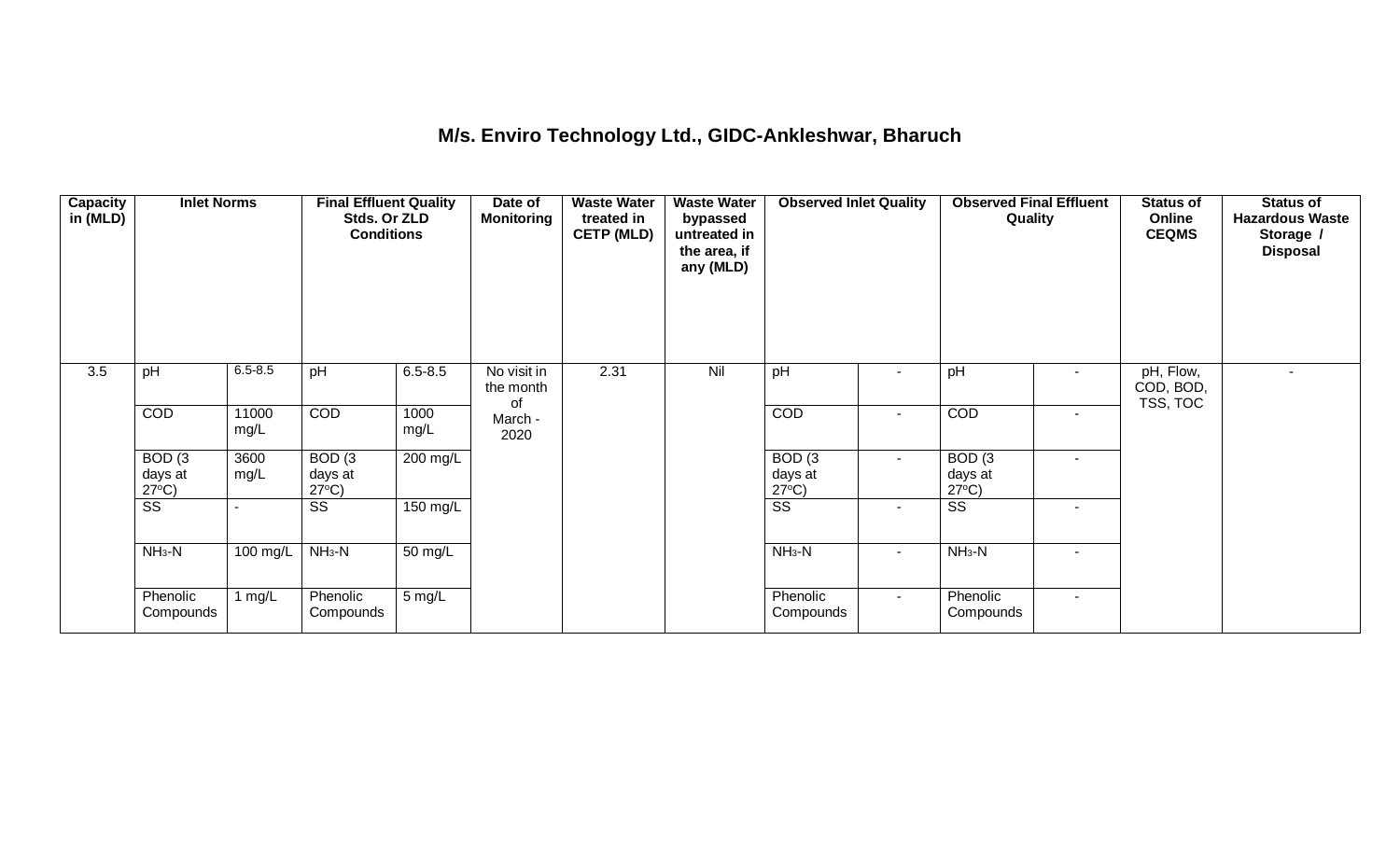### **M/s. Narmada Clean Tech Ltd., (Bharuch Eco-Aqua Infrastructure Ltd.,) (BEAIL), Ankleshwar**

| <b>Capacity</b><br>in (MLD) | <b>Inlet Norms</b>     |              | <b>Final Effluent Quality</b><br>Stds. Or ZLD<br><b>Conditions</b> |            | Date of<br><b>Monitoring</b>   | <b>Waste Water</b><br>treated in<br><b>CETP (MLD)</b> | <b>Waste Water</b><br>bypassed<br>untreated in<br>the area, if<br>any (MLD) | <b>Observed Inlet Quality</b> |            | <b>Observed Final Effluent</b><br>Quality |                   | <b>Status of</b><br>Online<br><b>CEQMS</b> | <b>Status of</b><br><b>Hazardous Waste</b><br>Storage /<br><b>Disposal</b> |
|-----------------------------|------------------------|--------------|--------------------------------------------------------------------|------------|--------------------------------|-------------------------------------------------------|-----------------------------------------------------------------------------|-------------------------------|------------|-------------------------------------------|-------------------|--------------------------------------------|----------------------------------------------------------------------------|
| 40                          | pH                     | $6.5 - 8.5$  | pH                                                                 | $6-9$      | Average<br>value of<br>March - | 31.92                                                 | Nil                                                                         | pH                            | 8.01       | pH                                        | 7.37              | pH, Flow<br>Meter, TOC,<br><b>TSS</b>      |                                                                            |
|                             | COD                    | 1000<br>mg/L | COD                                                                | 500 mg/L   | 2020                           |                                                       |                                                                             | COD                           | 1735 mg/L  | COD                                       | 669 mg/L          |                                            |                                                                            |
|                             | <b>BOD</b>             | 200 mg/L     | <b>BOD</b>                                                         | $100$ mg/L |                                |                                                       |                                                                             | <b>BOD</b>                    | $318$ mg/L | <b>BOD</b>                                | $21 \text{ mg/L}$ |                                            |                                                                            |
|                             | $\overline{\text{ss}}$ | 150 mg/L $ $ | $\overline{\text{ss}}$                                             | $100$ mg/L |                                |                                                       |                                                                             | $\overline{\text{ss}}$        | 329 mg/L   | $\overline{\text{ss}}$                    | 72 mg/L           |                                            |                                                                            |
|                             | $NH3-N$                | 50 mg/L      | $NH3-N$                                                            | 50 mg/L    |                                |                                                       |                                                                             | $NH3-N$                       | 94 mg/L    | $NH3-N$                                   | $173$ mg/L        |                                            |                                                                            |
|                             | Phenolic<br>Compounds  | 5 mg/L       | Phenolic<br>Compounds                                              | 5 mg/L     |                                |                                                       |                                                                             | Phenolic<br>Compounds         | 4.88 mg/L  | Phenolic<br>Compounds                     | $0.46$ mg/L       |                                            |                                                                            |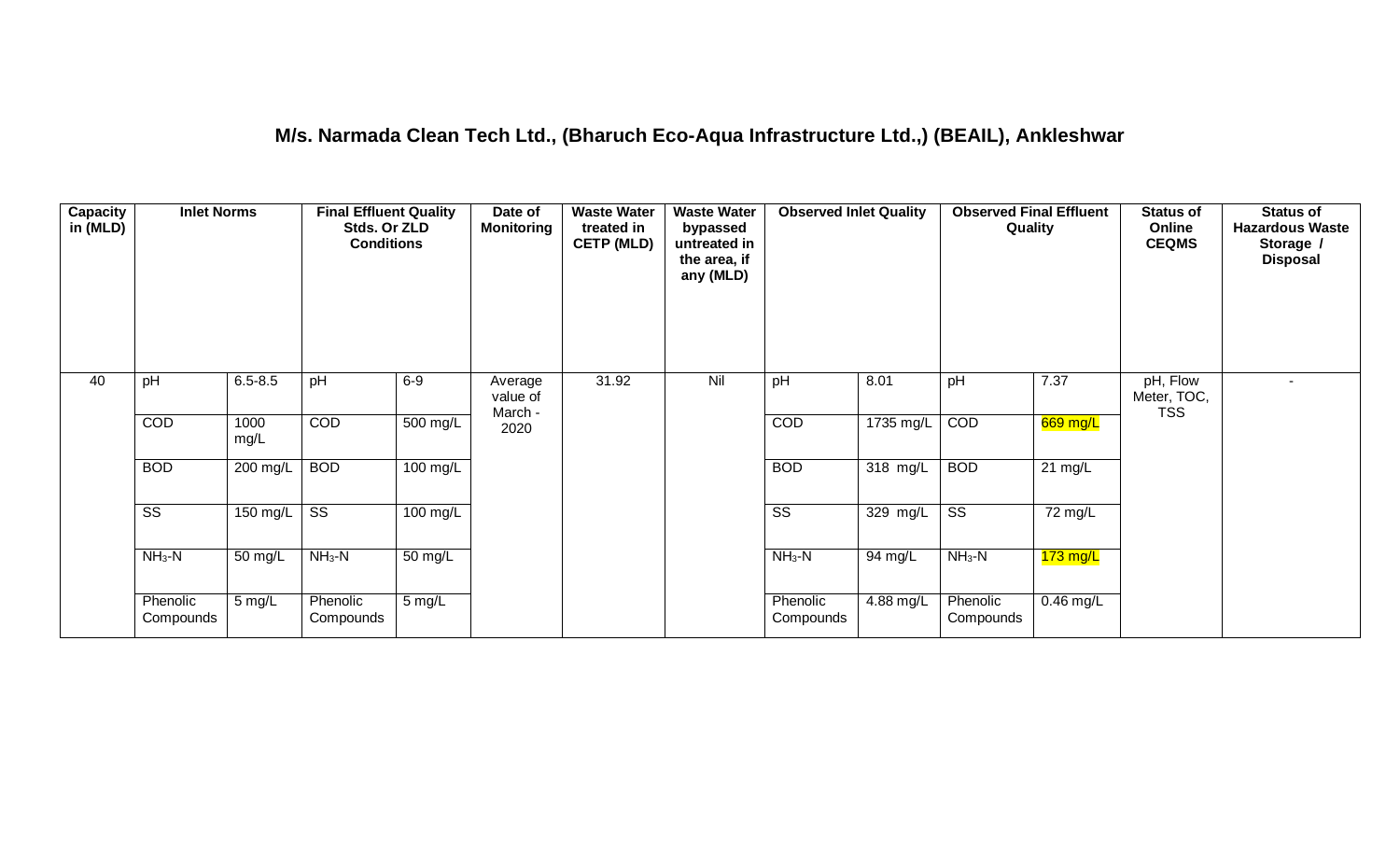## **M/s. Panoli Enviro Technology Ltd., GIDC-Panoli, Bharuch**

| <b>Capacity</b><br>in (MLD) | <b>Inlet Norms</b>     |                      | <b>Final Effluent Quality</b><br>Stds. Or ZLD<br><b>Conditions</b> |                      | Date of<br><b>Monitoring</b>   | <b>Waste Water</b><br>treated in<br><b>CETP (MLD)</b> | <b>Waste Water</b><br>bypassed<br>untreated in<br>the area, if<br>any (MLD) | <b>Observed Inlet Quality</b> |                | <b>Observed Final Effluent</b><br>Quality |        | <b>Status of</b><br>Online<br><b>CEQMS</b> | <b>Status of</b><br><b>Hazardous Waste</b><br>Storage /<br><b>Disposal</b> |
|-----------------------------|------------------------|----------------------|--------------------------------------------------------------------|----------------------|--------------------------------|-------------------------------------------------------|-----------------------------------------------------------------------------|-------------------------------|----------------|-------------------------------------------|--------|--------------------------------------------|----------------------------------------------------------------------------|
| 1.02                        | pH                     | $6.5 - 8.5$          | pH                                                                 | $6.5 - 8.5$          | No visit in<br>the month<br>of | 0.45                                                  | Nil                                                                         | pH                            | $\blacksquare$ | pH                                        | $\sim$ | pH, Flow<br>Meter, TOC                     |                                                                            |
|                             | COD                    | 10000<br>mg/L        | COD                                                                | 1000<br>mg/L         | March -<br>2020                |                                                       |                                                                             | <b>COD</b>                    | $\sim$         | COD                                       | $\sim$ |                                            |                                                                            |
|                             | <b>BOD</b>             | 3000<br>mg/L         | <b>BOD</b>                                                         | $200 \text{ mg/L}$   |                                |                                                       |                                                                             | <b>BOD</b>                    | $\sim$         | <b>BOD</b>                                | $\sim$ |                                            |                                                                            |
|                             | $\overline{\text{ss}}$ |                      | $\overline{\text{ss}}$                                             | $150$ mg/L           |                                |                                                       |                                                                             | $\overline{\text{ss}}$        | $\blacksquare$ | $\overline{\text{SS}}$                    | $\sim$ |                                            |                                                                            |
|                             | $NH3-N$                | 50 mg/L              | $NH_3-N$                                                           | 50 mg/L              |                                |                                                       |                                                                             | $NH3-N$                       | $\sim$         | $NH3-N$                                   | $\sim$ |                                            |                                                                            |
|                             | Phenolic<br>Compounds  | 1 mg/ $\overline{L}$ | Phenolic<br>Compounds                                              | 1 mg/ $\overline{L}$ |                                |                                                       |                                                                             | Phenolic<br>Compounds         | $\sim$         | Phenolic<br>Compounds                     | $\sim$ |                                            |                                                                            |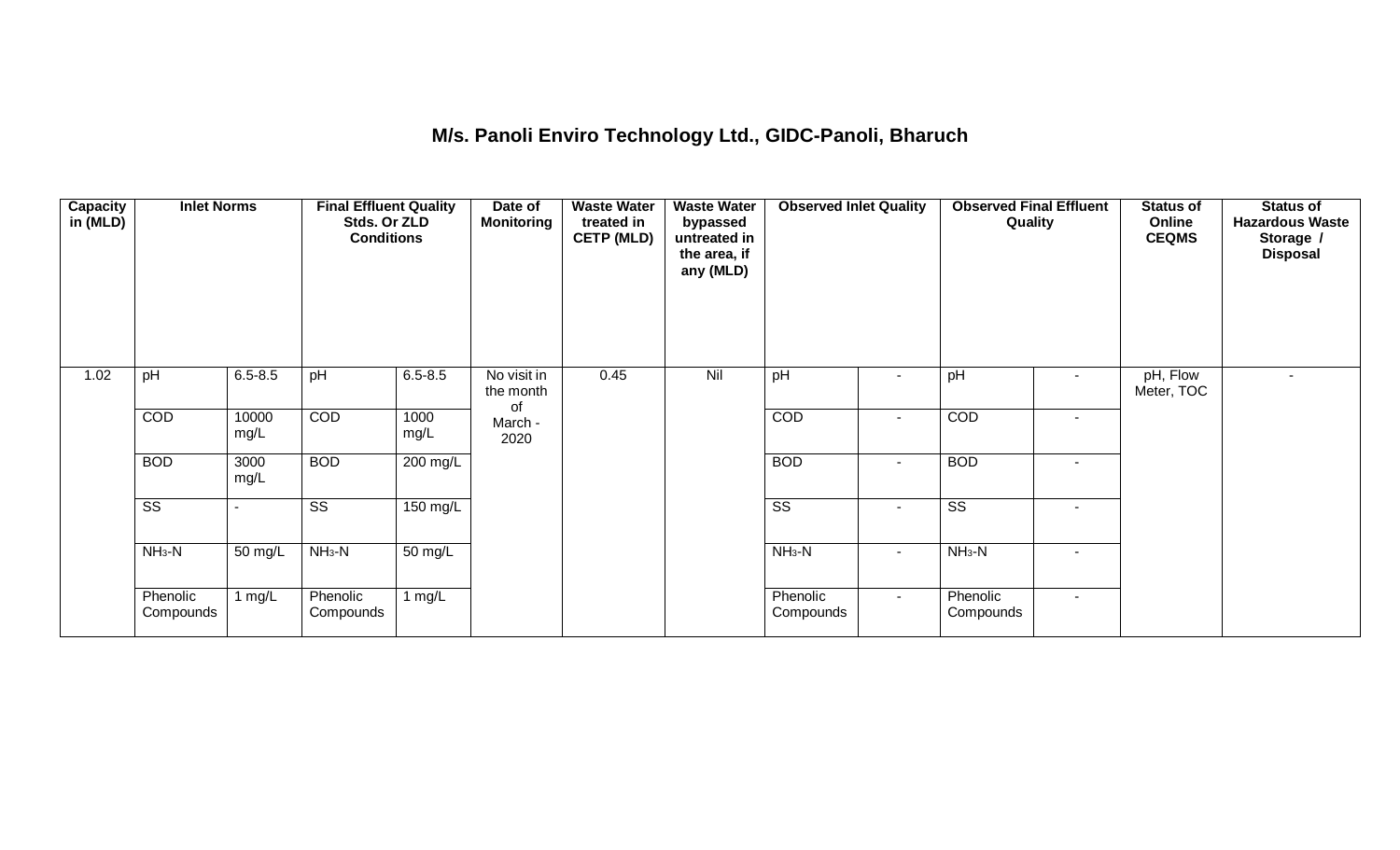## **M/s. Globe Enviro Care Ltd. [chemical units], GIDC-Sachin, Surat**

| Capacity<br>in (MLD) | <b>Inlet Norms</b>     |                       | <b>Final Effluent Quality</b><br>Stds. Or ZLD<br><b>Conditions</b> |                   | Date of<br><b>Monitoring</b>   | <b>Waste Water</b><br>treated in<br><b>CETP (MLD)</b> | <b>Waste Water</b><br>bypassed<br>untreated in<br>the area, if<br>any (MLD) | <b>Observed Inlet Quality</b> |                    | <b>Observed Final Effluent</b><br>Quality |                   | <b>Status of</b><br>Online<br><b>CEQMS</b> | <b>Status of</b><br><b>Hazardous Waste</b><br>Storage /<br><b>Disposal</b> |
|----------------------|------------------------|-----------------------|--------------------------------------------------------------------|-------------------|--------------------------------|-------------------------------------------------------|-----------------------------------------------------------------------------|-------------------------------|--------------------|-------------------------------------------|-------------------|--------------------------------------------|----------------------------------------------------------------------------|
|                      | pH                     | 6.5 to 8.5            | pH                                                                 | 6.5 to 8.5        | Average<br>value of<br>March - | 0.236                                                 | Nil                                                                         | pH                            | 7.68               | pH                                        | 7.53              | pH, TOC,<br>TSS, Flow<br>meter             | Storage - 1700 MT<br>Disposal - 210 MT                                     |
|                      | COD                    | 3000<br>mg/L          | COD                                                                | 250 mg/L          | 2020                           |                                                       |                                                                             | COD                           | 1227 mg/L          | COD                                       | 238 mg/L          |                                            |                                                                            |
|                      | <b>BOD</b>             | 1200<br>mg/L          | <b>BOD</b>                                                         | $30 \text{ mg/L}$ |                                |                                                       |                                                                             | <b>BOD</b>                    | $206 \text{ mg/L}$ | <b>BOD</b>                                | $27 \text{ mg/L}$ |                                            |                                                                            |
|                      | $\overline{\text{ss}}$ | $\overline{300}$ mg/L | $\overline{\text{ss}}$                                             | $100$ mg/L        |                                |                                                       |                                                                             | $\overline{\text{ss}}$        | 144 mg/L           | $\overline{\text{ss}}$                    | $62 \text{ mg/L}$ |                                            |                                                                            |
|                      | $NH3-N$                | 50 mg/L               | $NH3-N$                                                            | 50 mg/L           |                                |                                                       |                                                                             | $NH3-N$                       | 57 mg/L            | $NH3-N$                                   | 39 mg/L           |                                            |                                                                            |
|                      | Phenolic<br>Compounds  | 1 mg/L                | Phenolic<br>Compounds                                              | 1 mg/L            |                                |                                                       |                                                                             | Phenolic<br>Compounds         | 1.71 mg/L          | Phenolic<br>Compounds                     | $0.89$ mg/L       |                                            |                                                                            |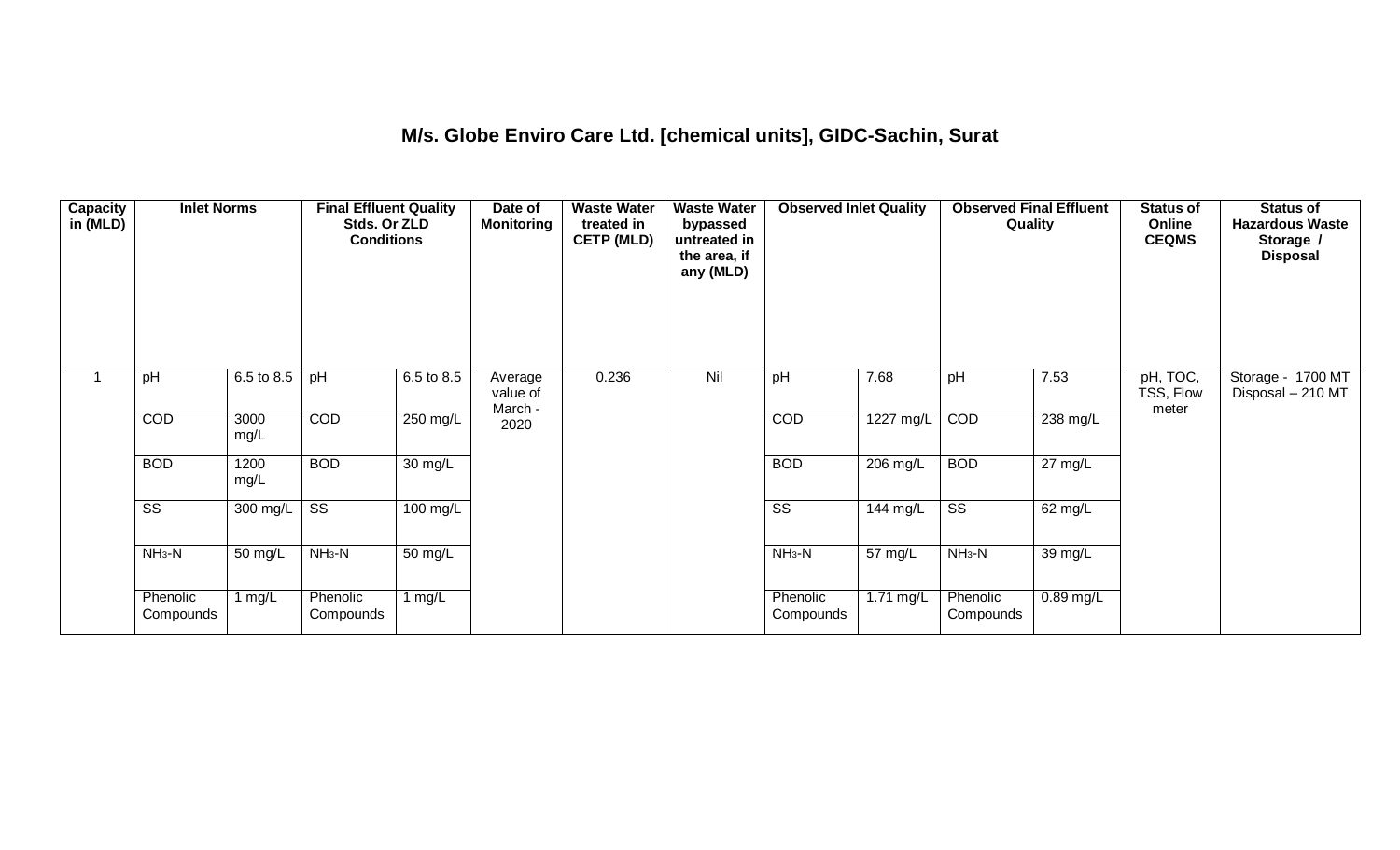## **M/s. Sachin Infra Environment Ltd., GIDC-Sachin, Surat**

| <b>Capacity</b><br>in (MLD) | <b>Inlet Norms</b>     |                         | <b>Final Effluent Quality</b><br>Stds. Or ZLD<br><b>Conditions</b> |                      | Date of<br><b>Monitoring</b>   | <b>Waste Water</b><br>treated in<br><b>CETP (MLD)</b> | <b>Waste Water</b><br>bypassed<br>untreated in<br>the area, if<br>any (MLD) | <b>Observed Inlet Quality</b> |            | <b>Observed Final Effluent</b><br>Quality |                    | <b>Status of</b><br>Online<br><b>CEQMS</b> | <b>Status of</b><br><b>Hazardous Waste</b><br>Storage /<br><b>Disposal</b> |
|-----------------------------|------------------------|-------------------------|--------------------------------------------------------------------|----------------------|--------------------------------|-------------------------------------------------------|-----------------------------------------------------------------------------|-------------------------------|------------|-------------------------------------------|--------------------|--------------------------------------------|----------------------------------------------------------------------------|
| 50                          | pH                     | <b>Not</b><br>Furnished | pH                                                                 | $6.5 - 8.5$          | Average<br>value of<br>March - | 32.83                                                 | Nil                                                                         | pH                            | 7.44       | pH                                        | 7.29               | pH, Flow<br>Meter, TOC                     | Storage - 300 MT<br>Disposal - 630 MT                                      |
|                             | COD                    | 1000<br>mg/L            | COD                                                                | 250 mg/L             | 2020                           |                                                       |                                                                             | COD                           | 992 mg/L   | COD                                       | $218 \text{ mg/L}$ |                                            |                                                                            |
|                             | <b>BOD</b>             | 400 mg/L                | <b>BOD</b>                                                         | $30 \text{ mg/L}$    |                                |                                                       |                                                                             | <b>BOD</b>                    | 152 mg/L   | <b>BOD</b>                                | $26$ mg/L          |                                            |                                                                            |
|                             | $\overline{\text{ss}}$ | 300 mg/L                | $\overline{\text{ss}}$                                             | 100 mg/L             |                                |                                                       |                                                                             | $\overline{\text{ss}}$        | $176$ mg/L | $\overline{\text{ss}}$                    | 86 mg/L            |                                            |                                                                            |
|                             | $NH3-N$                | 50 mg/L                 | $NH3-N$                                                            | $\overline{50}$ mg/L |                                |                                                       |                                                                             | $NH3-N$                       | 14 $mg/L$  | $NH3-N$                                   | $07 \text{ mg/L}$  |                                            |                                                                            |
|                             | Phenolic<br>Compounds  | 1 mg/L                  | Phenolic<br>Compounds                                              | 01 mg/L              |                                |                                                       |                                                                             | Phenolic<br>Compounds         | 1.43 mg/L  | Phenolic<br>Compounds                     | $0.70$ mg/L        |                                            |                                                                            |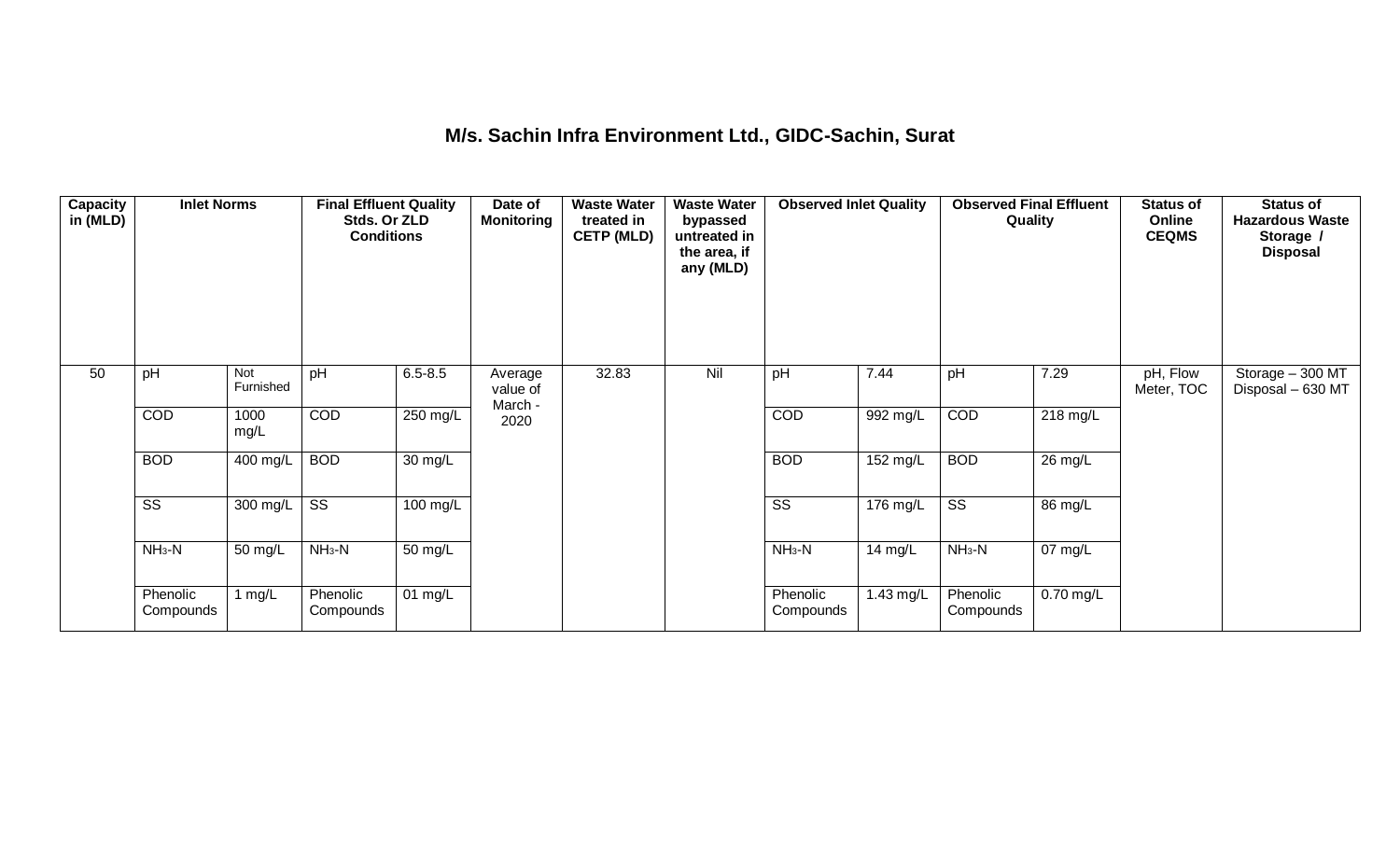## **M/s. Palsana Enviro Protection Ltd., (PEPL), Kadodara, Surat**

| <b>Capacity</b><br>in (MLD) | <b>Inlet Norms</b>     |                       | <b>Final Effluent Quality</b><br>Stds. Or ZLD<br><b>Conditions</b> |                      | Date of<br><b>Monitoring</b>   | <b>Waste Water</b><br>treated in<br><b>CETP (MLD)</b> | <b>Waste Water</b><br>bypassed<br>untreated in<br>the area, if<br>any (MLD) | <b>Observed Inlet Quality</b> |            | <b>Observed Final Effluent</b><br>Quality |                   | <b>Status of</b><br>Online<br><b>CEQMS</b> | <b>Status of</b><br><b>Hazardous Waste</b><br>Storage /<br><b>Disposal</b> |
|-----------------------------|------------------------|-----------------------|--------------------------------------------------------------------|----------------------|--------------------------------|-------------------------------------------------------|-----------------------------------------------------------------------------|-------------------------------|------------|-------------------------------------------|-------------------|--------------------------------------------|----------------------------------------------------------------------------|
| 150                         | pH                     | 6.5 to 8.5            | pH                                                                 | 6.5 to 8.5           | Average<br>value of<br>March - | 98                                                    | Nil                                                                         | pH                            | 7.81       | pH                                        | 7.72              | pH, Flow<br>Meter, COD,<br>BOD, TSS        | Storage - 600 MT                                                           |
|                             | COD                    | 1000<br>mg/L          | COD                                                                | 250 mg/L             | 2020                           |                                                       |                                                                             | COD                           | 1102 mg/L  | COD                                       | 232 mg/L          |                                            |                                                                            |
|                             | <b>BOD</b>             | $\overline{400}$ mg/L | <b>BOD</b>                                                         | $\overline{30}$ mg/L |                                |                                                       |                                                                             | <b>BOD</b>                    | $196$ mg/L | <b>BOD</b>                                | $26 \text{ mg/L}$ |                                            |                                                                            |
|                             | $\overline{\text{SS}}$ | $300 \text{ mg/L}$    | $\overline{\text{SS}}$                                             | $100$ mg/L           |                                |                                                       |                                                                             | $\overline{\text{ss}}$        | 138 mg/L   | $\overline{\text{SS}}$                    | 68 mg/L           |                                            |                                                                            |
|                             | $NH3-N$                | 50 mg/L               | $NH3-N$                                                            | 50 mg/L              |                                |                                                       |                                                                             | $NH3-N$                       | 16 mg/L    | $NH3-N$                                   | 09 mg/L           |                                            |                                                                            |
|                             | Phenolic<br>Compounds  | 1 $mg/L$              | Phenolic<br>Compounds                                              | 1 $mg/L$             |                                |                                                       |                                                                             | Phenolic<br>Compounds         | 1.27 mg/L  | Phenolic<br>Compounds                     | $0.60$ mg/L       |                                            |                                                                            |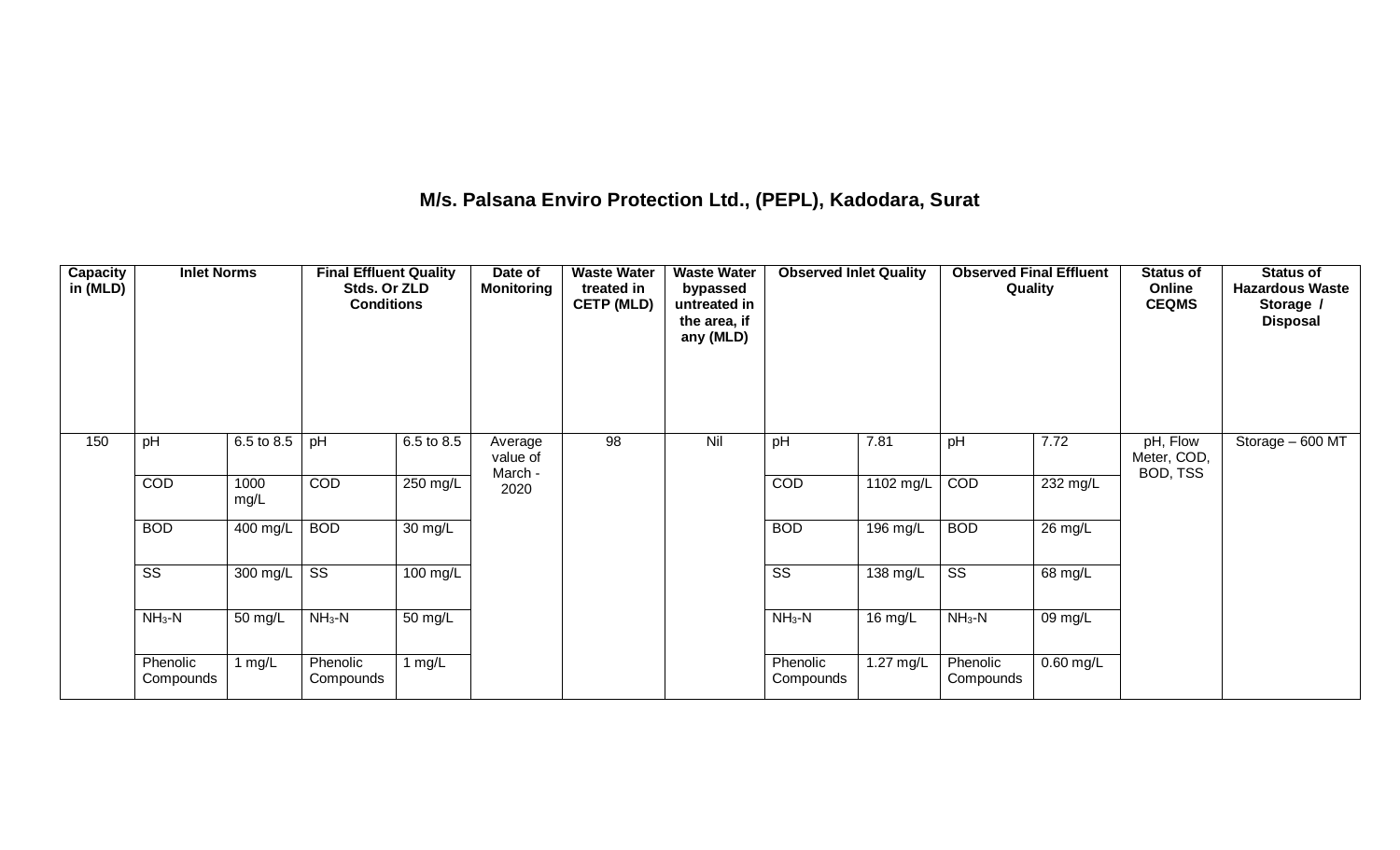### **M/s. Pandesara Infrastructure Ltd., GIDC-Pandesara, Surat**

| <b>Capacity</b><br>in (MLD) | <b>Inlet Norms</b>     |                       | <b>Final Effluent Quality</b><br>Stds. Or ZLD<br><b>Conditions</b> |                   | Date of<br><b>Monitoring</b>   | <b>Waste Water</b><br>treated in<br><b>CETP (MLD)</b> | <b>Waste Water</b><br>bypassed<br>untreated in<br>the area, if<br>any (MLD) | <b>Observed Inlet Quality</b> |           | <b>Observed Final Effluent</b><br>Quality |                   | <b>Status of</b><br>Online<br><b>CEQMS</b> | <b>Status of</b><br><b>Hazardous Waste</b><br>Storage /<br><b>Disposal</b> |
|-----------------------------|------------------------|-----------------------|--------------------------------------------------------------------|-------------------|--------------------------------|-------------------------------------------------------|-----------------------------------------------------------------------------|-------------------------------|-----------|-------------------------------------------|-------------------|--------------------------------------------|----------------------------------------------------------------------------|
| 100                         | pH                     | $6.5 - 8.5$           | pH                                                                 | $6.5 - 8.5$       | Average<br>value of<br>March - | 81.5                                                  | Nil                                                                         | pH                            | 7.18      | pH                                        | 7.38              | pH, Flow<br>Meter, TOC,<br><b>COD</b>      | Storage - 500 MT<br>Disposal - 892 MT                                      |
|                             | COD                    | 1000<br>mg/L          | COD                                                                | 250 mg/L          | 2020                           |                                                       |                                                                             | COD                           | 1092 mg/L | COD                                       | 208 mg/L          |                                            |                                                                            |
|                             | <b>BOD</b>             | $\overline{400}$ mg/L | <b>BOD</b>                                                         | $30 \text{ mg/L}$ |                                |                                                       |                                                                             | <b>BOD</b>                    | 201 mg/L  | <b>BOD</b>                                | $23 \text{ mg/L}$ |                                            |                                                                            |
|                             | $\overline{\text{SS}}$ | 300 mg/L              | $\overline{\text{ss}}$                                             | 100 mg/L          |                                |                                                       |                                                                             | $\overline{\text{ss}}$        | 190 mg/L  | $\overline{\text{SS}}$                    | 80 mg/L           |                                            |                                                                            |
|                             | $NH3-N$                | 50 mg/L               | $NH3-N$                                                            | $50 \text{ mg/L}$ |                                |                                                       |                                                                             | $NH3-N$                       | 22 mg/L   | $NH3-N$                                   | $16 \text{ mg/L}$ |                                            |                                                                            |
|                             | Phenolic<br>Compounds  | $01 \text{ mg/L}$     | Phenolic<br>Compounds                                              | 01 $mg/L$         |                                |                                                       |                                                                             | Phenolic<br>Compounds         | 1.37 mg/L | Phenolic<br>Compounds                     | $0.85$ mg/L       |                                            |                                                                            |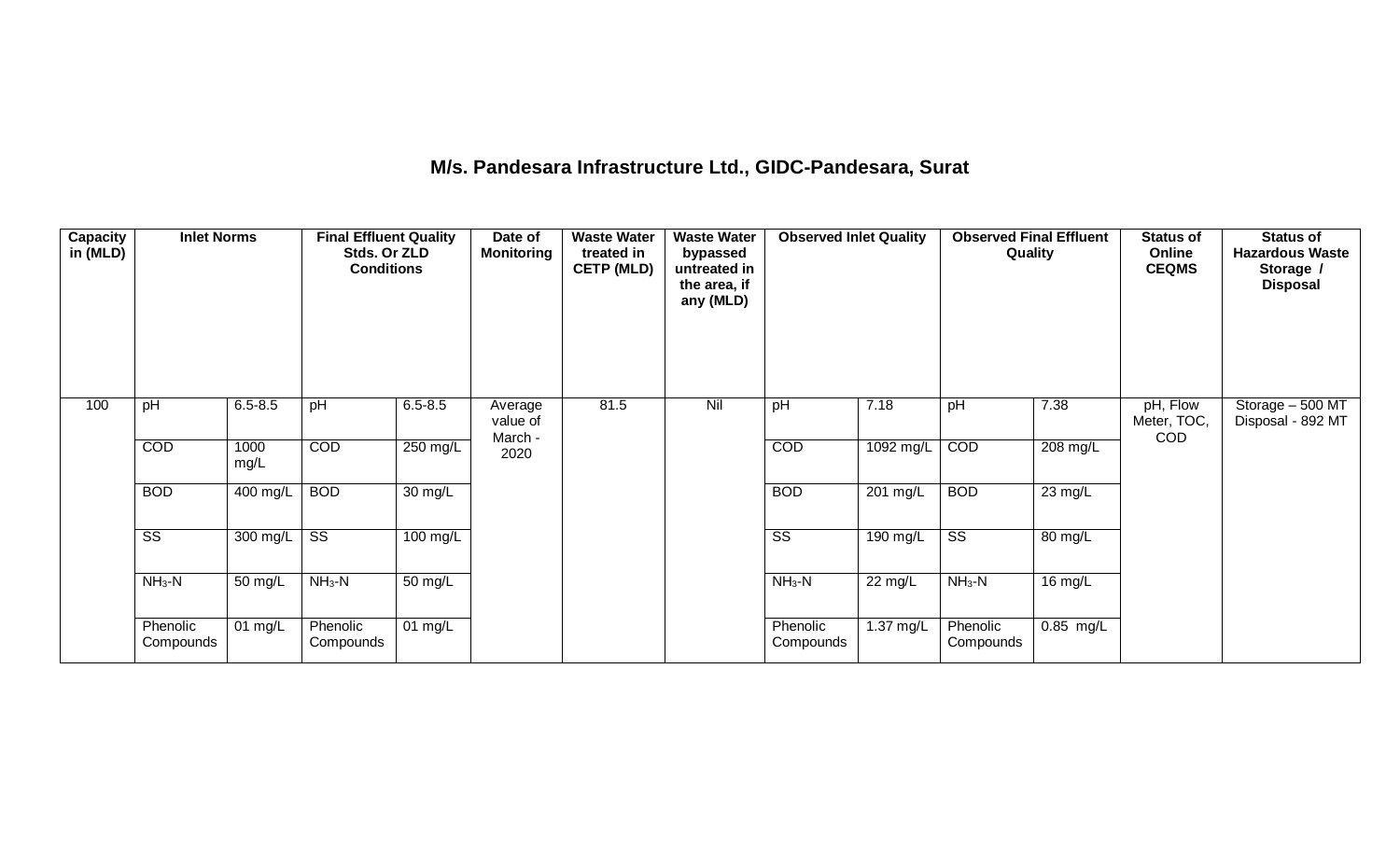## **M/s. CETP of Kejriwal Integrated Textile Park Ltd – KITPL**

| <b>Capacity</b><br>in (MLD) | <b>Inlet Norms</b>     |                | <b>Final Effluent Quality</b><br>Stds. Or ZLD<br><b>Conditions</b> |                          | Date of<br>Monitoring          | <b>Waste Water</b><br>treated in<br><b>CETP (MLD)</b> | <b>Waste Water</b><br>bypassed<br>untreated in<br>the area, if<br>any (MLD) | <b>Observed Inlet Quality</b> |                | <b>Observed Final Effluent</b><br>Quality |                    | Status of<br>Online<br><b>CEQMS</b> | Status of<br><b>Hazardous Waste</b><br>Storage /<br><b>Disposal</b> |
|-----------------------------|------------------------|----------------|--------------------------------------------------------------------|--------------------------|--------------------------------|-------------------------------------------------------|-----------------------------------------------------------------------------|-------------------------------|----------------|-------------------------------------------|--------------------|-------------------------------------|---------------------------------------------------------------------|
| 0.84                        | pH                     | $6.5 - 8.5$    | pH                                                                 | $6.5 - 8.5$              | Average<br>value of<br>March - | 0.5                                                   | Nil                                                                         | pH                            |                | pH                                        | 7.48               | ٠                                   | Storage - 8 MT                                                      |
|                             | COD                    | $500$<br>mg/L  | COD                                                                | $\overline{\leq}20$ mg/L | 2020                           |                                                       |                                                                             | COD                           | $\blacksquare$ | COD                                       | 26 mg/L            |                                     |                                                                     |
|                             | <b>BOD</b>             | <200<br>mg/L   | <b>BOD</b>                                                         | $\overline{5}$ mg/L      |                                |                                                       |                                                                             | <b>BOD</b>                    | $\sim$         | <b>BOD</b>                                | $2.1 \text{ mg/L}$ |                                     |                                                                     |
|                             | $\overline{\text{ss}}$ | $<150$<br>mg/L | $\overline{\text{ss}}$                                             | $\overline{5}$ mg/L      |                                |                                                       |                                                                             | $\overline{\text{ss}}$        | $\blacksquare$ | $\overline{\text{ss}}$                    | $10 \text{ mg/L}$  |                                     |                                                                     |
|                             | $NH3-N$                | ٠              | $NH3-N$                                                            |                          |                                |                                                       |                                                                             | $NH3-N$                       | $\blacksquare$ | $NH3-N$                                   | $1.68$ mg/L        |                                     |                                                                     |
|                             | Phenolic<br>Compounds  |                | Phenolic<br>Compounds                                              |                          |                                |                                                       |                                                                             | Phenolic<br>Compounds         | $\sim$         | Phenolic<br>Compounds                     | $0.36$ mg/L        |                                     |                                                                     |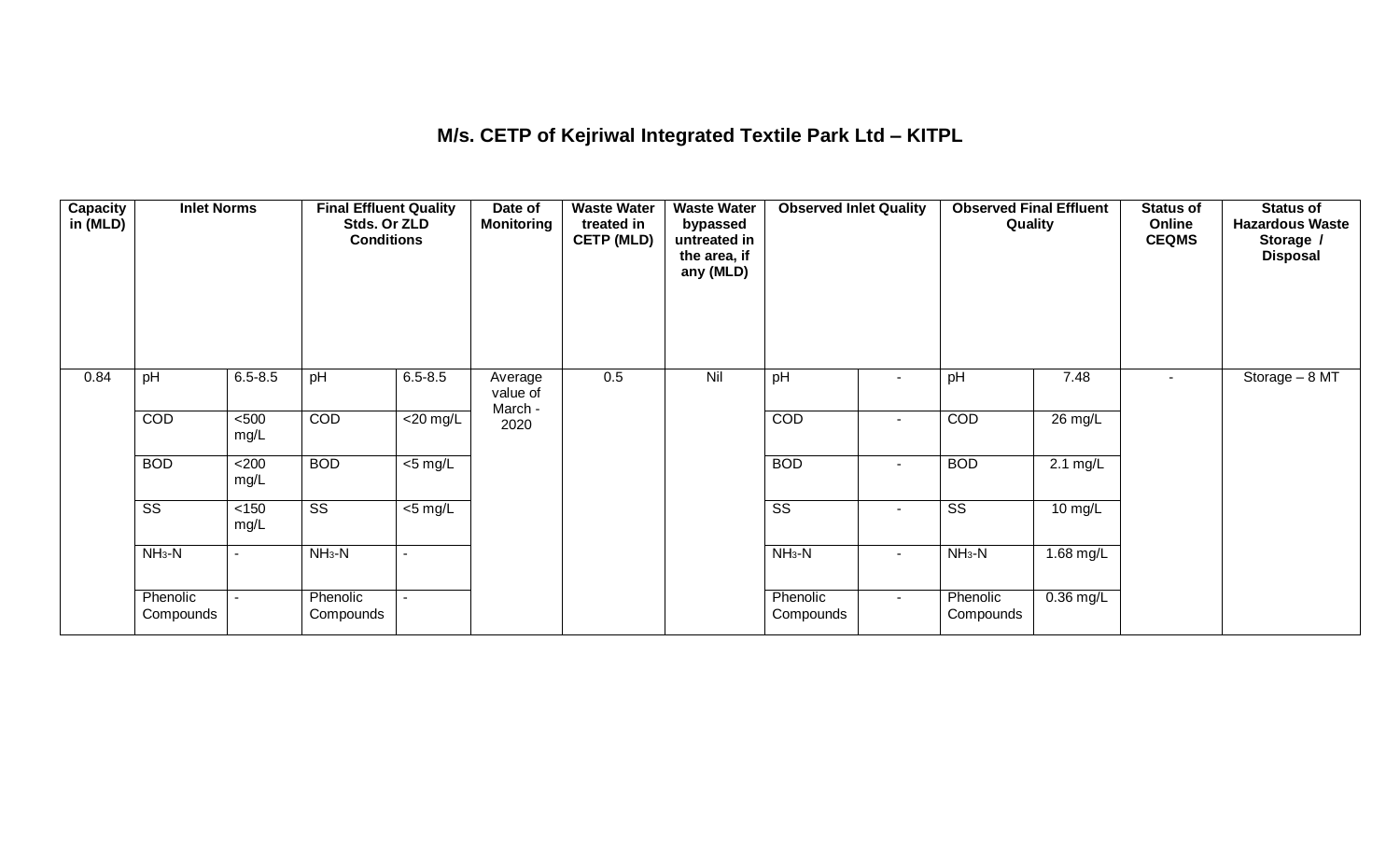### **M/s. Gujarat Eco Textile Park Pvt Ltd, Palsana, Surat**

| <b>Capacity</b><br>in (MLD) | <b>Inlet Norms</b>     |                       | <b>Final Effluent Quality</b><br>Stds. Or ZLD<br><b>Conditions</b> |                       | Date of<br><b>Monitoring</b>   | <b>Waste Water</b><br>treated in<br><b>CETP (MLD)</b> | <b>Waste Water</b><br>bypassed<br>untreated in<br>the area, if<br>any (MLD) | <b>Observed Inlet Quality</b> |                       | <b>Observed Final Effluent</b><br>Quality |                        | <b>Status of</b><br>Online<br><b>CEQMS</b> | <b>Status of</b><br><b>Hazardous Waste</b><br>Storage /<br><b>Disposal</b> |
|-----------------------------|------------------------|-----------------------|--------------------------------------------------------------------|-----------------------|--------------------------------|-------------------------------------------------------|-----------------------------------------------------------------------------|-------------------------------|-----------------------|-------------------------------------------|------------------------|--------------------------------------------|----------------------------------------------------------------------------|
| 60                          | pH                     | $6.5 - 8.5$           | pH                                                                 | 6.5 to 8.5            | Average<br>value of<br>March - | 29                                                    | Nil                                                                         | pH                            | 7.22                  | pH                                        | 7.90                   | pH, Flow<br>Meter, COD<br>Meter            | Storage - 300 MT<br>Disposal - 1300<br>MT                                  |
|                             | <b>COD</b>             | 1000<br>mg/L          | COD                                                                | 250 mg/L              | 2020                           |                                                       |                                                                             | COD                           | 1038 mg/L             | COD                                       | 242 mg/L               | including<br><b>TOC</b>                    |                                                                            |
|                             | <b>BOD</b>             | $\overline{400}$ mg/L | <b>BOD</b>                                                         | $100 \text{ mg/L}$    |                                |                                                       |                                                                             | <b>BOD</b>                    | $\overline{182}$ mg/L | <b>BOD</b>                                | 24 mg/L                |                                            |                                                                            |
|                             | $\overline{\text{SS}}$ | 300 mg/L              | $\overline{\text{ss}}$                                             | $\overline{<}60$ mg/L |                                |                                                       |                                                                             | $\overline{\text{ss}}$        | 190 mg/L              | $\overline{\text{SS}}$                    | 70 mg/L                |                                            |                                                                            |
|                             | $NH3-N$                | 50 mg/L               | $NH3-N$                                                            | $\overline{50}$ mg/L  |                                |                                                       |                                                                             | $NH3-N$                       | 26 mg/L               | $NH3-N$                                   | 18 mg/L                |                                            |                                                                            |
|                             | Phenolic<br>Compounds  |                       | Phenolic<br>Compounds                                              | 1 $mg/L$              |                                |                                                       |                                                                             | Phenolic<br>Compounds         | 1.40 mg/L             | Phenolic<br>Compounds                     | $\overline{0.65}$ mg/L |                                            |                                                                            |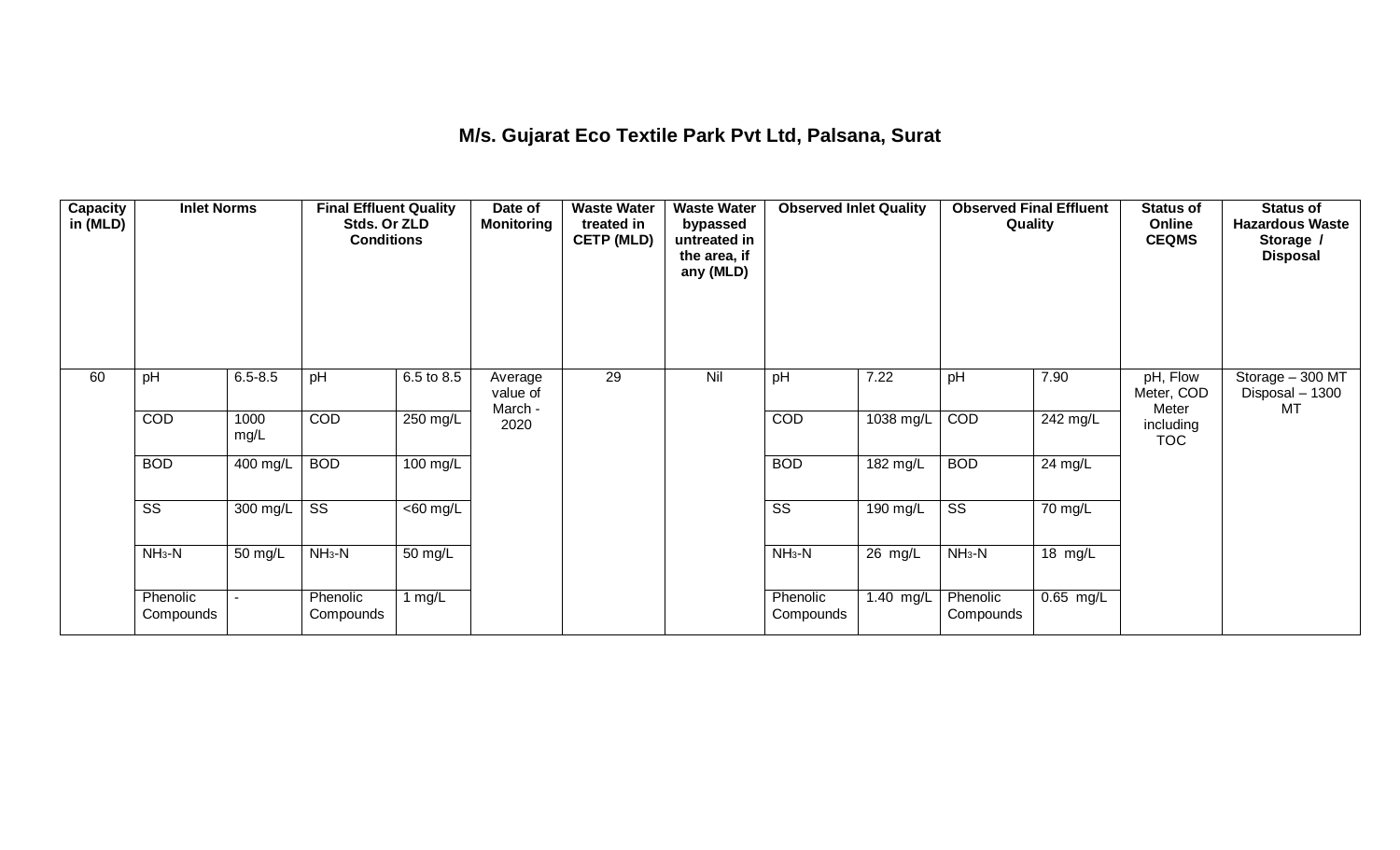## **M/s. Fairdeal Textile Parks Pvt. Ltd, Kosamaba, Surat**

| <b>Capacity</b><br>in (MLD) | <b>Inlet Norms</b>     |                | <b>Final Effluent Quality</b><br>Stds. Or ZLD<br><b>Conditions</b> |                               | Date of<br><b>Monitoring</b>   | <b>Waste Water</b><br>treated in<br><b>CETP (MLD)</b> | <b>Waste Water</b><br>bypassed<br>untreated in<br>the area, if<br>any (MLD) | <b>Observed Inlet Quality</b> |                          | <b>Observed Final Effluent</b><br>Quality |                          | Status of<br>Online<br><b>CEQMS</b> | <b>Status of</b><br><b>Hazardous Waste</b><br>Storage /<br><b>Disposal</b> |
|-----------------------------|------------------------|----------------|--------------------------------------------------------------------|-------------------------------|--------------------------------|-------------------------------------------------------|-----------------------------------------------------------------------------|-------------------------------|--------------------------|-------------------------------------------|--------------------------|-------------------------------------|----------------------------------------------------------------------------|
| 3.75                        | pH                     |                | pH                                                                 | 6.5 to 8.5                    | No visit in<br>the month<br>of | 1.39                                                  | Nil                                                                         | pH                            | $\sim$                   | pH                                        | ٠                        | pH, Flow<br>Meter                   |                                                                            |
|                             | COD                    | 500 mg/L       | COD                                                                | 100 mg/L                      | March -<br>2020                |                                                       |                                                                             | COD                           | $\blacksquare$           | COD                                       | $\blacksquare$           |                                     |                                                                            |
|                             | <b>BOD</b>             | 200 mg/L       | <b>BOD</b>                                                         | $30 \text{ mg/L}$             |                                |                                                       |                                                                             | <b>BOD</b>                    | $\blacksquare$           | <b>BOD</b>                                | $\overline{\phantom{a}}$ |                                     |                                                                            |
|                             | $\overline{\text{ss}}$ |                | $\overline{\text{SS}}$                                             | $\overline{<}60 \text{ mg/L}$ |                                |                                                       |                                                                             | $\overline{\text{ss}}$        | $\overline{\phantom{a}}$ | $\overline{\text{ss}}$                    | $\overline{\phantom{a}}$ |                                     |                                                                            |
|                             | $NH3-N$                | $\blacksquare$ | $NH3-N$                                                            | 50 mg/L                       |                                |                                                       |                                                                             | $NH3-N$                       | $\sim$                   | $NH3-N$                                   | $\blacksquare$           |                                     |                                                                            |
|                             | Phenolic<br>Compounds  |                | Phenolic<br>Compounds                                              | 1 $mg/L$                      |                                |                                                       |                                                                             | Phenolic<br>Compounds         | $\sim$                   | Phenolic<br>Compounds                     | $\sim$                   |                                     |                                                                            |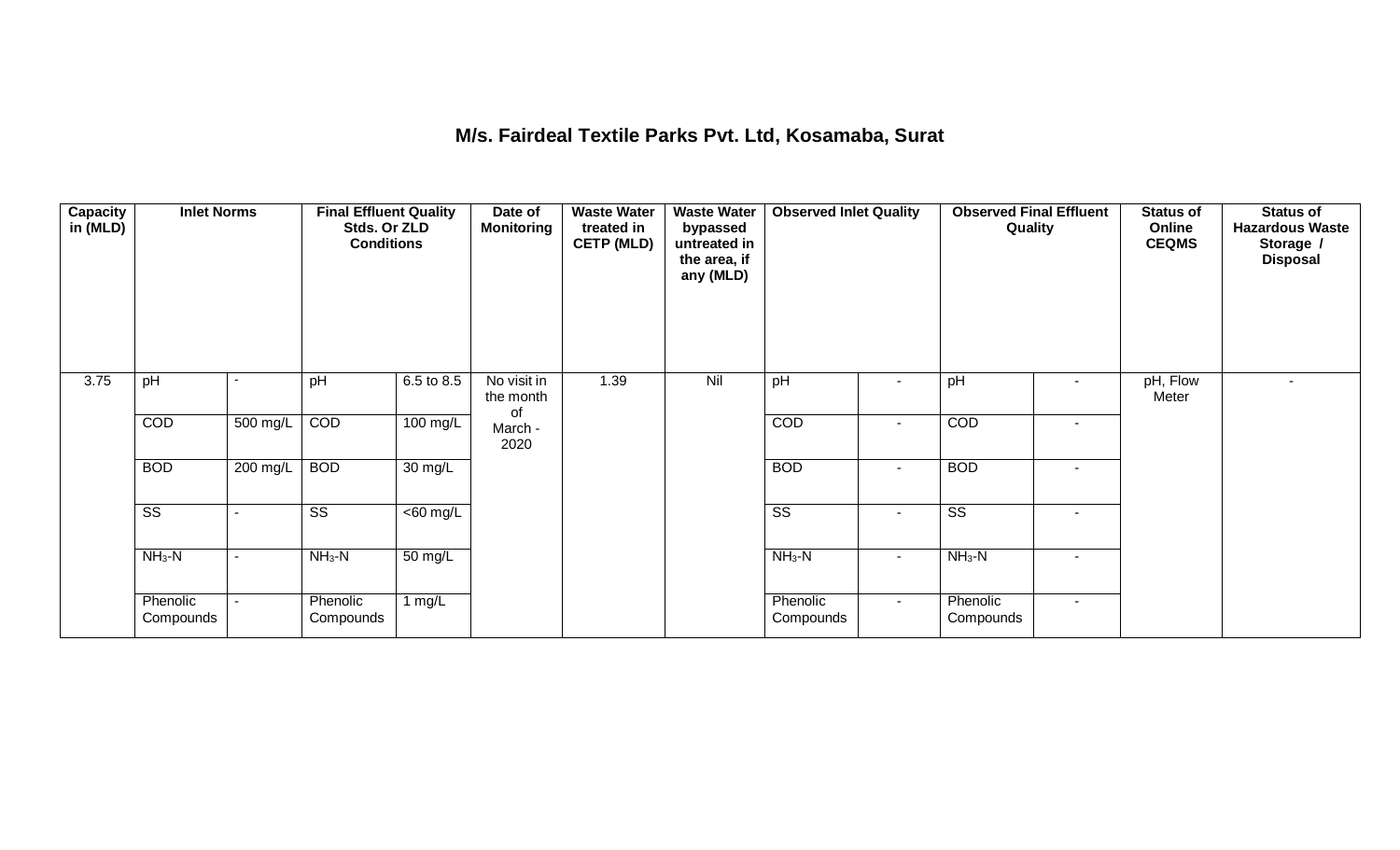## **M/s. New Palsana Industrial Co. Op. Society Ltd., Palsana, Surat**

| <b>Capacity</b><br>in (MLD) | <b>Inlet Norms</b>     |                       | <b>Final Effluent Quality</b><br>Stds. Or ZLD<br><b>Conditions</b> |                      | Date of<br><b>Monitoring</b>   | <b>Waste Water</b><br>treated in<br><b>CETP (MLD)</b> | <b>Waste Water</b><br>bypassed<br>untreated in<br>the area, if<br>any (MLD) | <b>Observed Inlet Quality</b> |           | Quality                | <b>Observed Final Effluent</b> | <b>Status of</b><br>Online<br><b>CEQMS</b> | <b>Status of</b><br><b>Hazardous Waste</b><br>Storage /<br><b>Disposal</b> |
|-----------------------------|------------------------|-----------------------|--------------------------------------------------------------------|----------------------|--------------------------------|-------------------------------------------------------|-----------------------------------------------------------------------------|-------------------------------|-----------|------------------------|--------------------------------|--------------------------------------------|----------------------------------------------------------------------------|
| 45                          | pH                     | $6.5 - 8.5$           | pH                                                                 | $6.5 - 8.5$          | Average<br>value of<br>March - | $\overline{25}$                                       | Nil                                                                         | pH                            | 7.52      | pH                     | 8.5                            | pH, Flow<br>meter, COD,<br>BOD, TSS        | Storage - 600 MT<br>Disposal - 372 MT                                      |
|                             | COD                    | 1000<br>mg/L          | COD                                                                | 250 mg/L             | 2020                           |                                                       |                                                                             | COD                           | 944 mg/L  | COD                    | 198 mg/L                       |                                            |                                                                            |
|                             | <b>BOD</b>             | $\overline{400}$ mg/L | <b>BOD</b>                                                         | $\overline{30}$ mg/L |                                |                                                       |                                                                             | <b>BOD</b>                    | 152 mg/L  | <b>BOD</b>             | $21 \text{ mg/L}$              |                                            |                                                                            |
|                             | $\overline{\text{SS}}$ | 300 mg/L              | $\overline{\text{SS}}$                                             | $<$ 60 mg/L          |                                |                                                       |                                                                             | $\overline{\text{SS}}$        | 172 mg/L  | $\overline{\text{ss}}$ | 46 mg/L                        |                                            |                                                                            |
|                             | $NH3-N$                | 50 mg/L               | $NH3-N$                                                            | 50 mg/L              |                                |                                                       |                                                                             | $NH3-N$                       | 16 mg/L   | $NH3-N$                | 08 mg/L                        |                                            |                                                                            |
|                             | Phenolic<br>Compounds  | 1 $mg/L$              | Phenolic<br>Compounds                                              | 1 $mg/L$             |                                |                                                       |                                                                             | Phenolic<br>Compounds         | 1.10 mg/L | Phenolic<br>Compounds  | $0.51$ mg/L                    |                                            |                                                                            |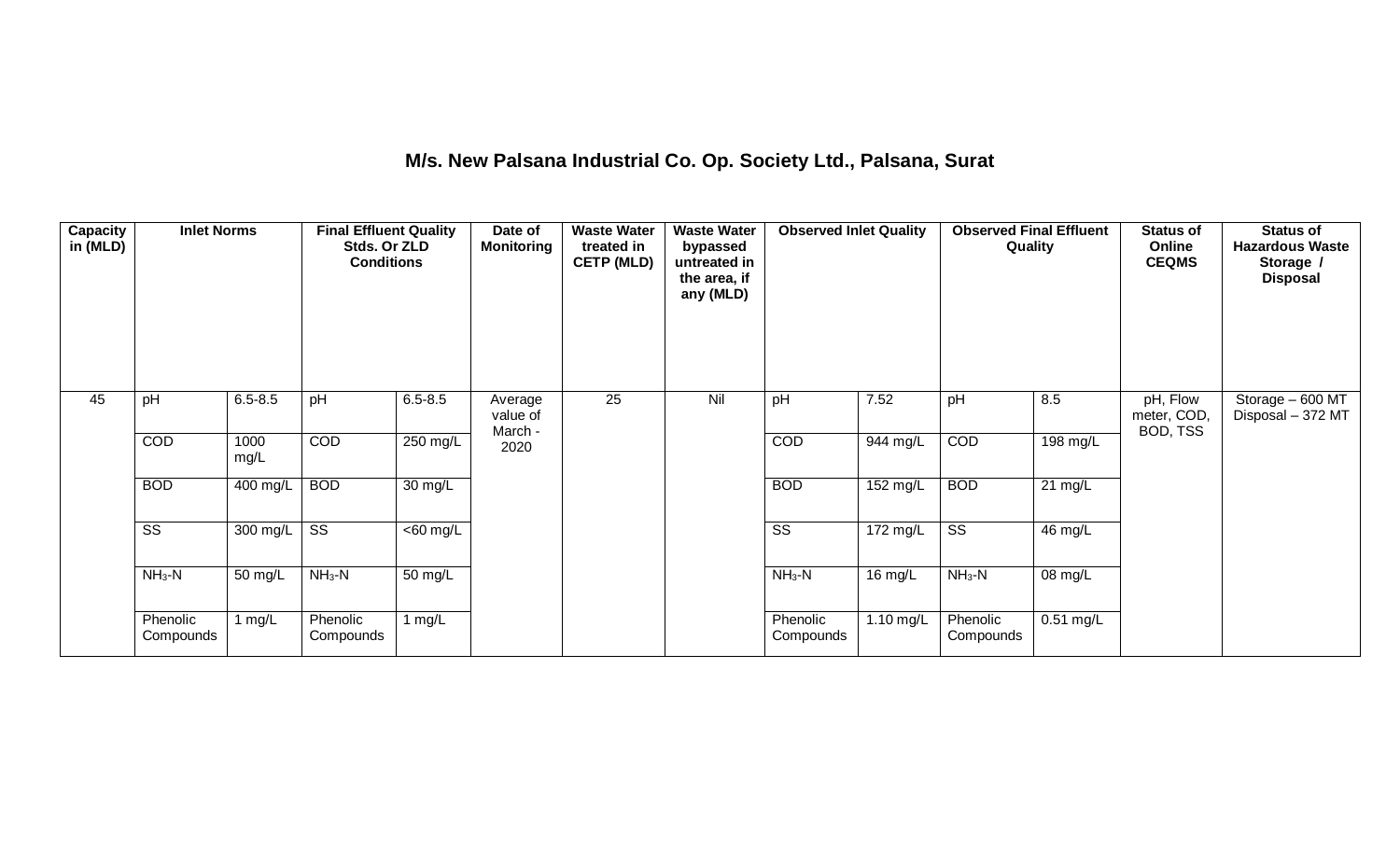## **M/s. Vapi Waste & Effluent Management Co. Ltd, Vapi**

| <b>Capacity</b><br>in (MLD) | <b>Inlet Norms</b><br>$6.5 - 8.5$<br>pH<br>0. |              | <b>Final Effluent Quality</b><br>Stds. Or ZLD<br><b>Conditions</b> |                      | Date of<br><b>Monitoring</b>   | <b>Waste Water</b><br>treated in<br><b>CETP (MLD)</b> | <b>Waste Water</b><br>bypassed<br>untreated in<br>the area, if<br>any (MLD) | <b>Observed Inlet Quality</b> |                    | Quality                |                       | <b>Status of</b><br>Online<br><b>CEQMS</b> | <b>Status of</b><br><b>Hazardous Waste</b><br>Storage /<br><b>Disposal</b> |
|-----------------------------|-----------------------------------------------|--------------|--------------------------------------------------------------------|----------------------|--------------------------------|-------------------------------------------------------|-----------------------------------------------------------------------------|-------------------------------|--------------------|------------------------|-----------------------|--------------------------------------------|----------------------------------------------------------------------------|
| 55                          |                                               |              |                                                                    | $6.5 - 8.5$          | Average<br>value of<br>March - | 54                                                    | Nil                                                                         | pH                            | 7.3                | pH                     | 7.32                  | pH, Flow<br>Meter, TOC &<br>DO Meter       | Storage - 1100 MT                                                          |
|                             | COD                                           | 1000<br>mg/L | COD                                                                | 250 mg/L             | 2020                           |                                                       |                                                                             | COD                           | 1099 mg/L          | COD                    | $\overline{234}$ mg/L |                                            |                                                                            |
|                             | <b>BOD</b>                                    | 400 mg/L     | <b>BOD</b>                                                         | $\overline{30}$ mg/L |                                |                                                       |                                                                             | <b>BOD</b>                    | 243 mg/L           | <b>BOD</b>             | 27 mg/L               |                                            |                                                                            |
|                             | $\overline{\text{SS}}$                        | 300 mg/L     | $\overline{\text{SS}}$                                             | $100$ mg/L           |                                |                                                       |                                                                             | $\overline{\text{ss}}$        | 355 mg/L           | $\overline{\text{SS}}$ | 73 mg/L               |                                            |                                                                            |
|                             | $NH3-N$                                       | 50 mg/L      | $NH3-N$                                                            | $\overline{50}$ mg/L |                                |                                                       |                                                                             | $NH3-N$                       | 50 mg/L            | $NH3-N$                | 43 mg/L               |                                            |                                                                            |
|                             | Phenolic<br>Compounds                         | 1 $mg/L$     | Phenolic<br>Compounds                                              | 1 mg/L               |                                |                                                       |                                                                             | Phenolic<br>Compounds         | $2.7 \text{ mg/L}$ | Phenolic<br>Compounds  | $0.36$ mg/L           |                                            |                                                                            |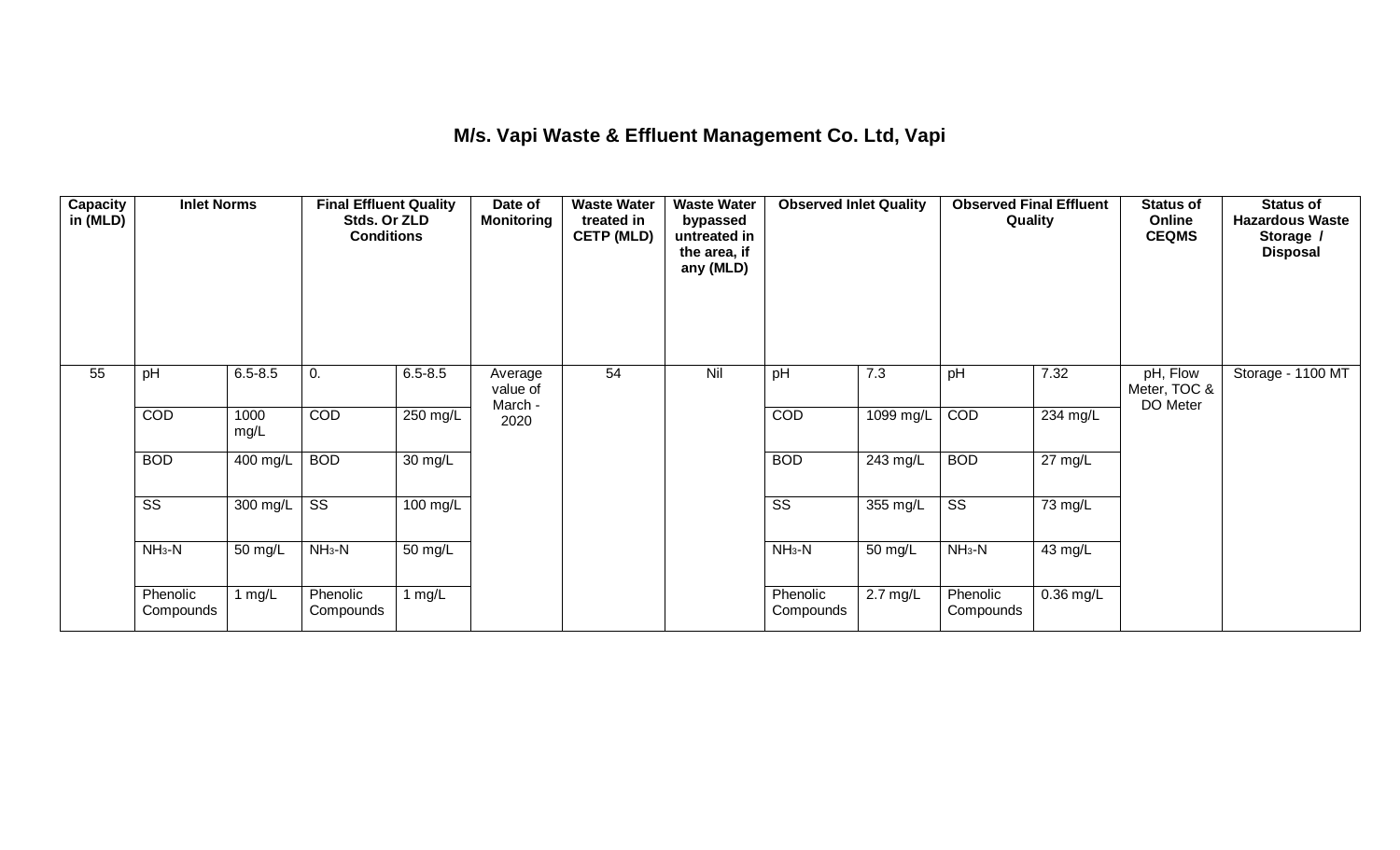### **M/s. Sarigam Clean Initiative (Old Name-Gujarat Industrial Development Corporation), Sarigam**

| Capacity<br>in (MLD) | <b>Inlet Norms</b>                              |                       | <b>Final Effluent Quality</b><br>Stds. Or ZLD<br><b>Conditions</b> |             | Date of<br><b>Monitoring</b>   | <b>Waste Water</b><br>treated in<br><b>CETP (MLD)</b> | <b>Waste Water</b><br>bypassed<br>untreated in<br>the area, if<br>any (MLD) | <b>Observed Inlet Quality</b>        |                    | <b>Observed Final Effluent</b><br>Quality |                       | <b>Status of</b><br>Online<br><b>CEQMS</b> | <b>Status of</b><br><b>Hazardous Waste</b><br>Storage /<br><b>Disposal</b> |
|----------------------|-------------------------------------------------|-----------------------|--------------------------------------------------------------------|-------------|--------------------------------|-------------------------------------------------------|-----------------------------------------------------------------------------|--------------------------------------|--------------------|-------------------------------------------|-----------------------|--------------------------------------------|----------------------------------------------------------------------------|
| 12.5                 | pH                                              | $6.5 - 8.5$           | pH                                                                 | $6.5 - 8.5$ | Average<br>value of<br>March - | 9                                                     | Nil                                                                         | pH                                   | 7.91               | pH                                        | 7.37                  | Flow Meter,<br>TOC meter                   | Storage $-100$ MT                                                          |
|                      | COD                                             | 1000<br>mg/L          | COD                                                                | 250 mg/L    | 2020                           |                                                       |                                                                             | COD                                  | 540 mg/L           | COD                                       | $\overline{23}4$ mg/L |                                            |                                                                            |
|                      | BOD <sub>(3</sub><br>days at<br>$27^{\circ}C$ ) | $\overline{400}$ mg/L | BOD(3)<br>days at<br>$27^{\circ}C$ )                               | $100$ mg/L  |                                |                                                       |                                                                             | BOD(3)<br>days at<br>$27^{\circ}C$ ) | 135mg/L            | BOD (3 days<br>at $27^{\circ}$ C)         | 28 mg/L               |                                            |                                                                            |
|                      | $\overline{\text{ss}}$                          | 300 mg/L              | $\overline{\text{SS}}$                                             | 100 mg/L    |                                |                                                       |                                                                             | $\overline{\text{SS}}$               | 108 mg/L           | $\overline{\text{ss}}$                    | 52 mg/L               |                                            |                                                                            |
|                      | $NH3-N$                                         | 50 mg/L               | $NH3-N$                                                            | 50 mg/L     |                                |                                                       |                                                                             | $NH3-N$                              | 48 mg/L            | $NH3-N$                                   | 44 mg/L               |                                            |                                                                            |
|                      | Phenolic<br>Compounds                           | 1 $mg/L$              | Phenolic<br>Compounds                                              | 1 $mg/L$    |                                |                                                       |                                                                             | Phenolic<br>Compounds                | $1.2 \text{ mg/L}$ | Phenolic<br>Compounds                     | $0.25$ mg/L           |                                            |                                                                            |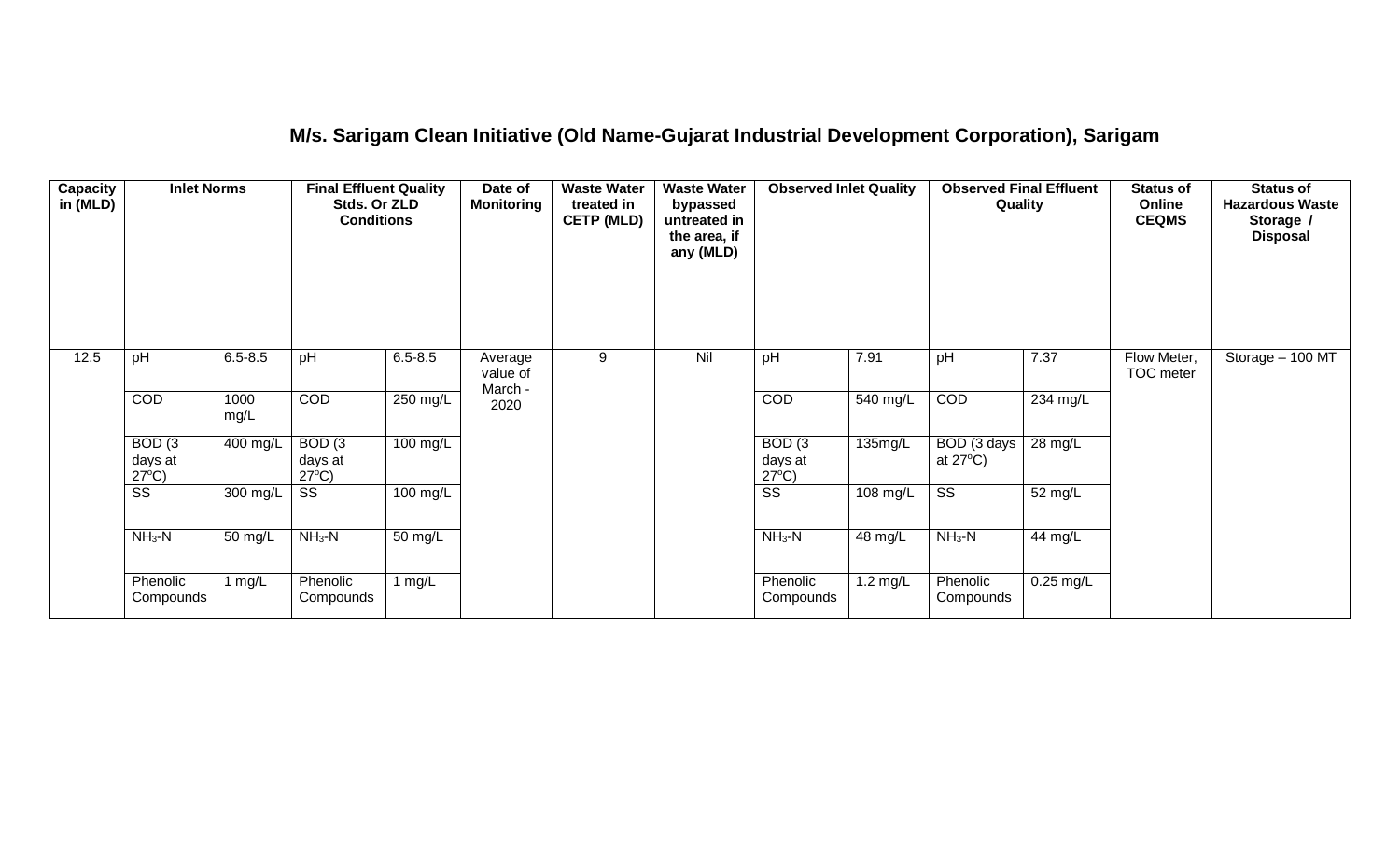## **M/s. Veraval Industries Association, Veraval, Junagadh**

| <b>Capacity</b><br>in (MLD) | <b>Inlet Norms</b><br>$5.5$ to 9 |                      | <b>Final Effluent Quality</b><br>Stds. Or ZLD<br><b>Conditions</b> |                    | Date of<br><b>Monitoring</b>   | <b>Waste Water</b><br>treated in<br><b>CETP (MLD)</b><br>5 | <b>Waste Water</b><br>bypassed<br>untreated in<br>the area, if<br>any (MLD) | <b>Observed Inlet Quality</b> |                | <b>Observed Final Effluent</b><br>Quality |        | <b>Status of</b><br>Online<br><b>CEQMS</b> | <b>Status of</b><br><b>Hazardous Waste</b><br>Storage /<br><b>Disposal</b> |
|-----------------------------|----------------------------------|----------------------|--------------------------------------------------------------------|--------------------|--------------------------------|------------------------------------------------------------|-----------------------------------------------------------------------------|-------------------------------|----------------|-------------------------------------------|--------|--------------------------------------------|----------------------------------------------------------------------------|
| 5                           | pH                               |                      | pH                                                                 | 6 to 9             | No visit in<br>the month<br>of |                                                            | Nil                                                                         | pH                            | ٠              | pH                                        | $\sim$ | $\blacksquare$                             |                                                                            |
|                             | COD                              | 3500<br>mg/L         | COD                                                                | 250 mg/L           | March -<br>2020                |                                                            |                                                                             | COD                           | $\blacksquare$ | COD                                       | $\sim$ |                                            |                                                                            |
|                             | <b>BOD</b>                       | 1000<br>mg/L         | <b>BOD</b>                                                         | $100$ mg/L         |                                |                                                            |                                                                             | <b>BOD</b>                    | $\blacksquare$ | <b>BOD</b>                                | $\sim$ |                                            |                                                                            |
|                             | $\overline{\text{ss}}$           | 200 mg/L             | $\overline{\text{ss}}$                                             | $100 \text{ mg/L}$ |                                |                                                            |                                                                             | $\overline{\text{SS}}$        | $\blacksquare$ | $\overline{\text{SS}}$                    | $\sim$ |                                            |                                                                            |
|                             | $NH3-N$                          | $\overline{50}$ mg/L | $NH3-N$                                                            | 50 mg/L            |                                |                                                            |                                                                             | $NH3-N$                       | $\blacksquare$ | $NH3-N$                                   | $\sim$ |                                            |                                                                            |
|                             | Phenol                           | $\blacksquare$       | Phenol                                                             | $\sim$             |                                |                                                            |                                                                             | Phenolic<br>Compounds         | $\sim$         | Phenolic<br>Compounds                     | $\sim$ |                                            |                                                                            |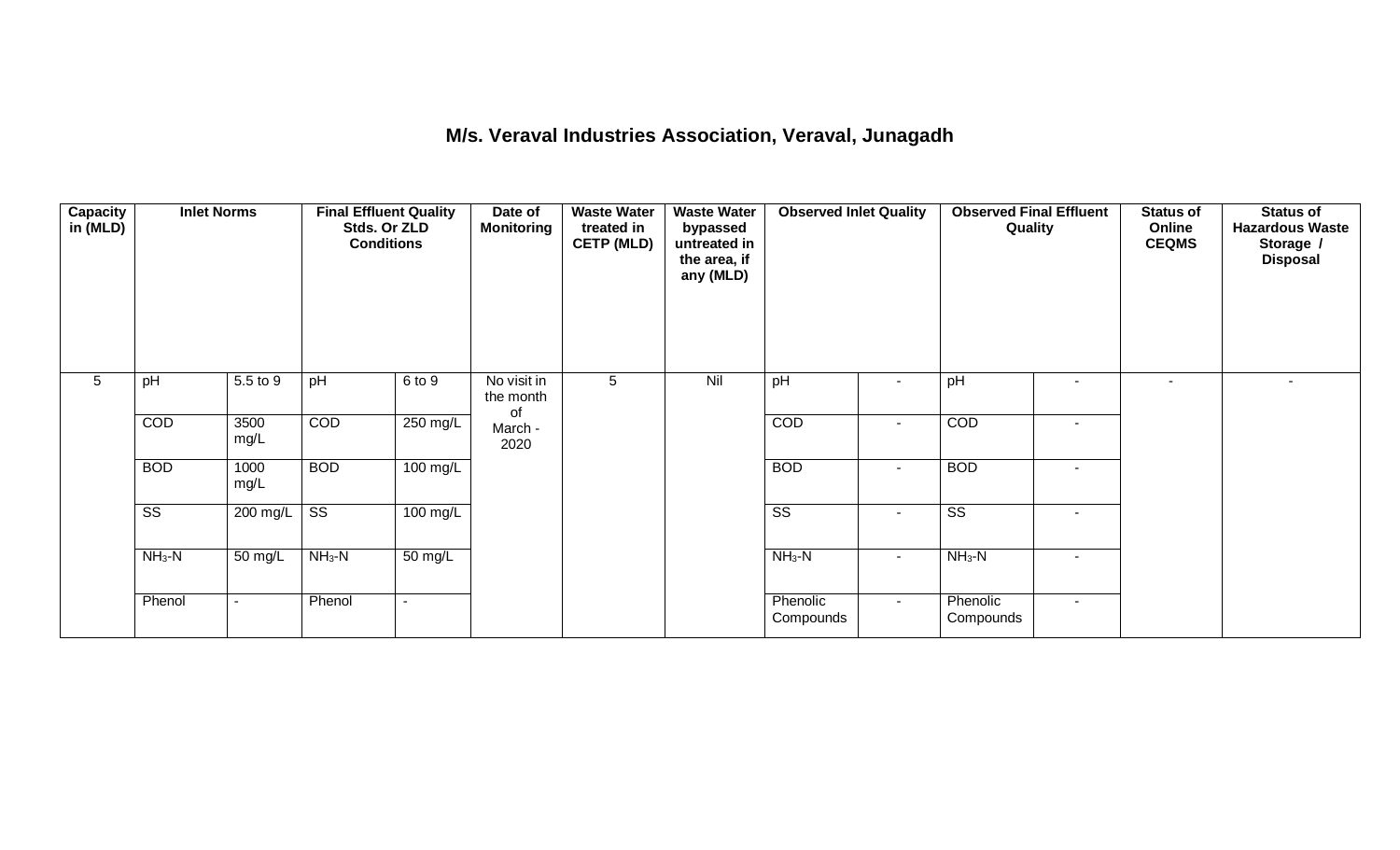## **M/s. Bhatgam Washing GhatSuddhikaran Yojana Pvt. Ltd., Bhatgam, Rajkot**

| <b>Capacity</b><br>in (MLD) | <b>Inlet Norms</b>     |                      | <b>Final Effluent Quality</b><br>Stds. Or ZLD<br><b>Conditions</b> |                      | <b>Waste Water</b><br>Date of<br><b>Monitoring</b><br>treated in<br><b>CETP (MLD)</b> |    | <b>Waste Water</b><br>bypassed<br>untreated in<br>the area, if<br>any (MLD) | <b>Observed Inlet Quality</b> |                | <b>Observed Final Effluent</b><br>Quality |            | <b>Status of</b><br>Online<br><b>CEQMS</b> | <b>Status of</b><br><b>Hazardous Waste</b><br>Storage /<br><b>Disposal</b> |
|-----------------------------|------------------------|----------------------|--------------------------------------------------------------------|----------------------|---------------------------------------------------------------------------------------|----|-----------------------------------------------------------------------------|-------------------------------|----------------|-------------------------------------------|------------|--------------------------------------------|----------------------------------------------------------------------------|
| 30                          | pH                     | $10.5 - 12$          | pH                                                                 | $6.5 - 9$            | Average<br>value of<br>March -                                                        | 10 | Nil                                                                         | pH                            | ۰              | pH                                        | 8.36       | pH, Flow<br>meter, SS,<br>Color, MLSS,     | $\overline{\phantom{a}}$                                                   |
|                             | COD                    | 1000<br>mg/L         | COD                                                                | 100 mg/L             | 2020                                                                                  |    |                                                                             | COD                           | ٠              | COD                                       | $210$ mg/L | COD                                        |                                                                            |
|                             | <b>BOD</b>             | 350 mg/L             | <b>BOD</b>                                                         | $\overline{30}$ mg/L |                                                                                       |    |                                                                             | <b>BOD</b>                    | $\blacksquare$ | <b>BOD</b>                                | 35.52 mg/L |                                            |                                                                            |
|                             | $\overline{\text{ss}}$ | 2000<br>mg/L         | $\overline{\text{ss}}$                                             | $100$ mg/L           |                                                                                       |    |                                                                             | $\overline{\text{ss}}$        | $\blacksquare$ | $\overline{\text{ss}}$                    | $636$ mg/L |                                            |                                                                            |
|                             | $NH3-N$                | $75 \,\mathrm{mg/L}$ | $NH3-N$                                                            | $\overline{50}$ mg/L |                                                                                       |    |                                                                             | $NH3-N$                       | $\blacksquare$ | $NH3-N$                                   | 0.278 mg/L |                                            |                                                                            |
|                             | Phenolic<br>Compounds  | 5 mg/L               | Phenolic<br>Compounds                                              | 1 mg/L               |                                                                                       |    |                                                                             | Phenolic<br>Compounds         | $\sim$         | Phenolic<br>Compounds                     | $\sim$     |                                            |                                                                            |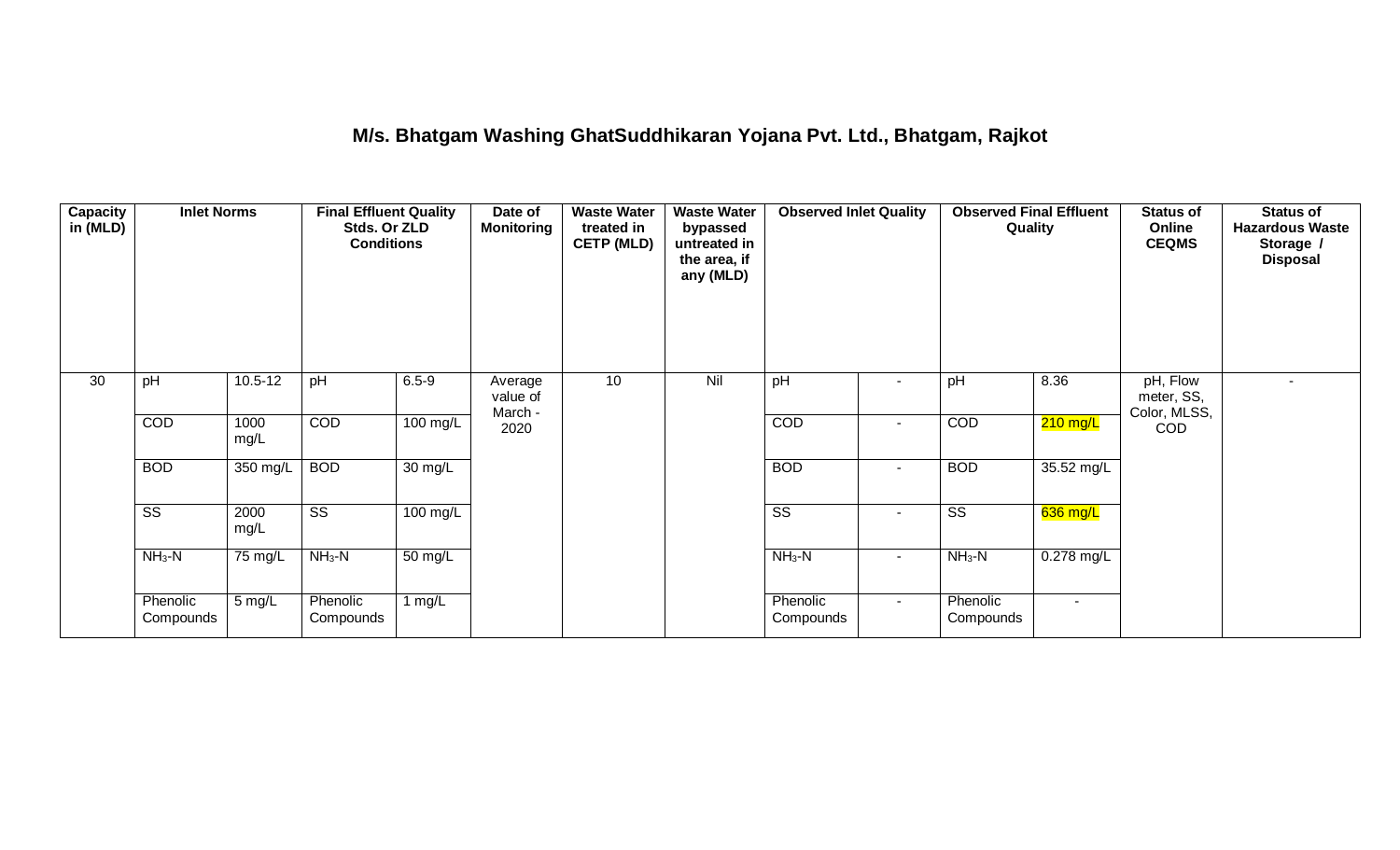## **M/s. Jetpur Dyeing & Printing Association, Jetpur, Rajkot**

| <b>Capacity</b><br>in (MLD) | <b>Inlet Norms</b>     |                    | <b>Final Effluent Quality</b><br>Stds. Or ZLD<br><b>Conditions</b> |            | Date of<br><b>Monitoring</b> | <b>Waste Water</b><br>treated in<br><b>CETP (MLD)</b> | <b>Waste Water</b><br>bypassed<br>untreated in<br>the area, if<br>any (MLD) | <b>Observed Inlet Quality</b> |                          | <b>Observed Final Effluent</b><br>Quality |                          | <b>Status of</b><br>Online<br><b>CEQMS</b> | <b>Status of</b><br><b>Hazardous Waste</b><br>Storage /<br><b>Disposal</b> |
|-----------------------------|------------------------|--------------------|--------------------------------------------------------------------|------------|------------------------------|-------------------------------------------------------|-----------------------------------------------------------------------------|-------------------------------|--------------------------|-------------------------------------------|--------------------------|--------------------------------------------|----------------------------------------------------------------------------|
| 10.00                       | pH                     | $10.5 - 12.0$      | pH                                                                 | $6.5 - 9$  | No visit in<br>the month     | 7.00                                                  | Nil                                                                         | pH                            | $\overline{\phantom{a}}$ | pH                                        | ٠                        | pH, Flow<br>meter                          |                                                                            |
|                             | COD                    | 1000<br>mg/L       | COD                                                                | 250 mg/L   | of<br>March -<br>2020        |                                                       |                                                                             | COD                           | $\overline{\phantom{a}}$ | COD                                       | $\overline{\phantom{a}}$ |                                            |                                                                            |
|                             | <b>BOD</b>             | 350 mg/L           | <b>BOD</b>                                                         | $100$ mg/L |                              |                                                       |                                                                             | <b>BOD</b>                    | $\blacksquare$           | <b>BOD</b>                                | $\blacksquare$           |                                            |                                                                            |
|                             | $\overline{\text{ss}}$ | 2000<br>mg/L       | $\overline{\text{ss}}$                                             | $100$ mg/L |                              |                                                       |                                                                             | $\overline{\text{ss}}$        | $\sim$                   | $\overline{\text{ss}}$                    | $\blacksquare$           |                                            |                                                                            |
|                             | $NH3-N$                | $NH3-N$<br>75 mg/L |                                                                    | $50$ mg/L  |                              |                                                       |                                                                             | $NH3-N$                       | $\sim$                   | $NH3-N$                                   | $\overline{\phantom{a}}$ |                                            |                                                                            |
|                             | Phenolic<br>Compounds  | 5 mg/L             | Phenolic<br>Compounds                                              | 1 $mg/L$   |                              |                                                       |                                                                             | Phenolic<br>Compounds         | $\sim$                   | Phenolic<br>Compounds                     | $\sim$                   |                                            |                                                                            |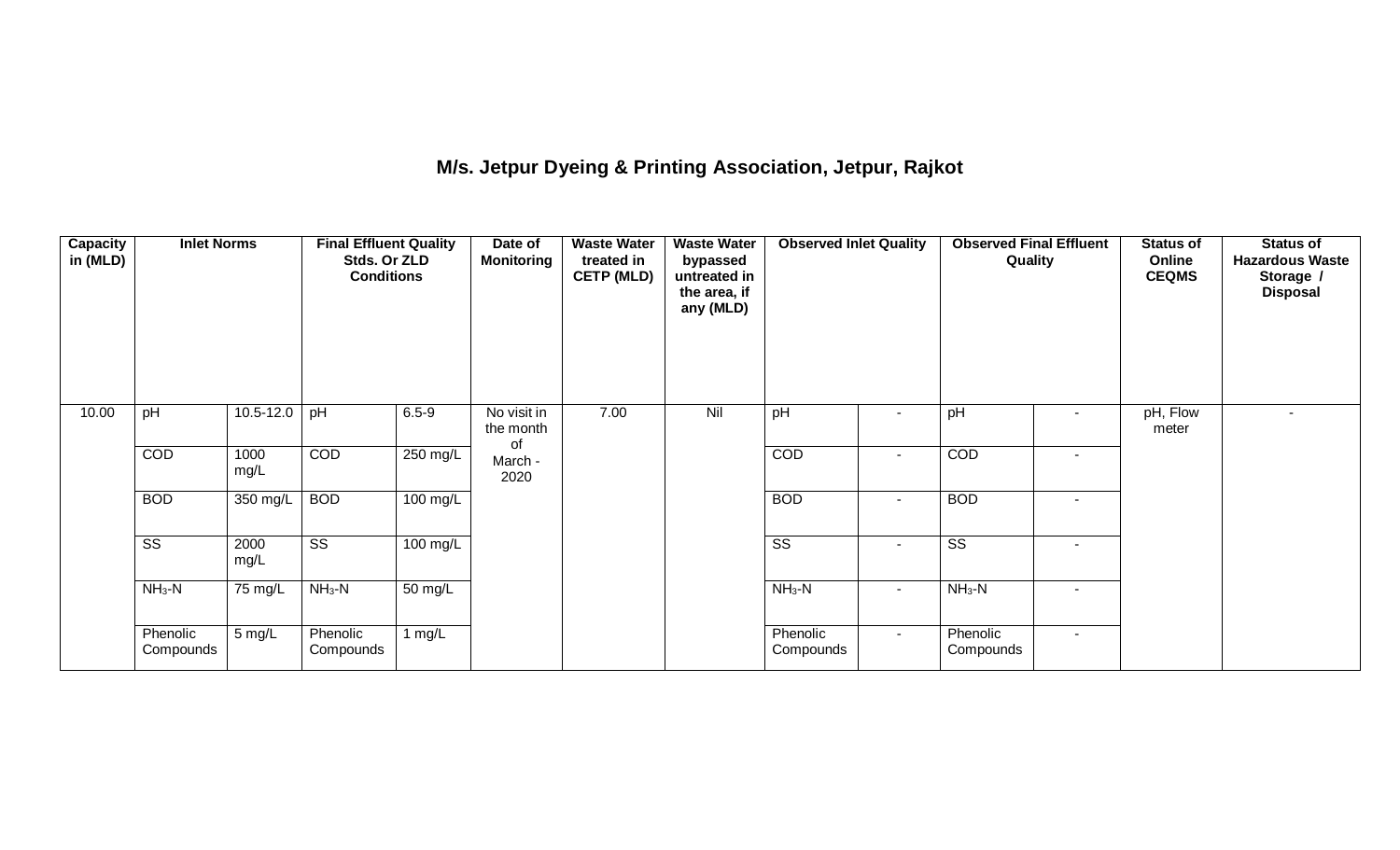### **M/s. Shri Dhareshwar GIDC VistarAssociation,Dhareshwar, Rajkot**

| <b>Capacity</b><br>in (MLD) | <b>Inlet Norms</b>     |                                 | <b>Final Effluent Quality</b><br>Stds. Or ZLD<br><b>Conditions</b> |            | Date of<br><b>Monitoring</b> | <b>Waste Water</b><br>treated in<br><b>CETP (MLD)</b><br>0.09 | <b>Waste Water</b><br>bypassed<br>untreated in<br>the area, if<br>any (MLD) | <b>Observed Inlet Quality</b> |                          | <b>Observed Final Effluent</b><br>Quality |                          | <b>Status of</b><br>Online<br><b>CEQMS</b> | <b>Status of</b><br><b>Hazardous Waste</b><br>Storage /<br><b>Disposal</b> |
|-----------------------------|------------------------|---------------------------------|--------------------------------------------------------------------|------------|------------------------------|---------------------------------------------------------------|-----------------------------------------------------------------------------|-------------------------------|--------------------------|-------------------------------------------|--------------------------|--------------------------------------------|----------------------------------------------------------------------------|
| 0.09                        | pH                     | $10.5 - 12$                     | pH                                                                 | 6.5 to 9   | No visit in<br>the month     |                                                               | Nil                                                                         | pH                            | $\overline{\phantom{a}}$ | pH                                        | $\sim$                   | pH, Flow<br>Meter                          | $\blacksquare$                                                             |
|                             | COD                    | 1000<br>mg/L                    | <b>COD</b>                                                         | $100$ mg/L | of<br>March -<br>2020        |                                                               |                                                                             | COD                           | $\sim$                   | <b>COD</b>                                | $\sim$                   |                                            |                                                                            |
|                             | <b>BOD</b>             | 350 mg/L                        | <b>BOD</b>                                                         | 30 mg/L    |                              |                                                               |                                                                             | <b>BOD</b>                    | $\sim$                   | <b>BOD</b>                                | $\overline{\phantom{a}}$ |                                            |                                                                            |
|                             | $\overline{\text{ss}}$ | 2000<br>mg/L                    | $\overline{\text{ss}}$                                             | 100 mg/L   |                              |                                                               |                                                                             | $\overline{\text{ss}}$        | $\sim$                   | $\overline{\text{SS}}$                    | $\blacksquare$           |                                            |                                                                            |
|                             | $NH3-N$<br>75 mg/L     | $NH3-N$<br>$\overline{50}$ mg/L |                                                                    |            |                              | $NH3-N$                                                       | $\sim$                                                                      | $NH3-N$                       | $\overline{\phantom{0}}$ |                                           |                          |                                            |                                                                            |
|                             | Phenolic<br>Compounds  | 5 mg/L                          | Phenolic<br>Compounds                                              | 1 $mg/L$   |                              |                                                               |                                                                             | Phenolic<br>Compounds         | $\sim$                   | Phenolic<br>Compounds                     | $\sim$                   |                                            |                                                                            |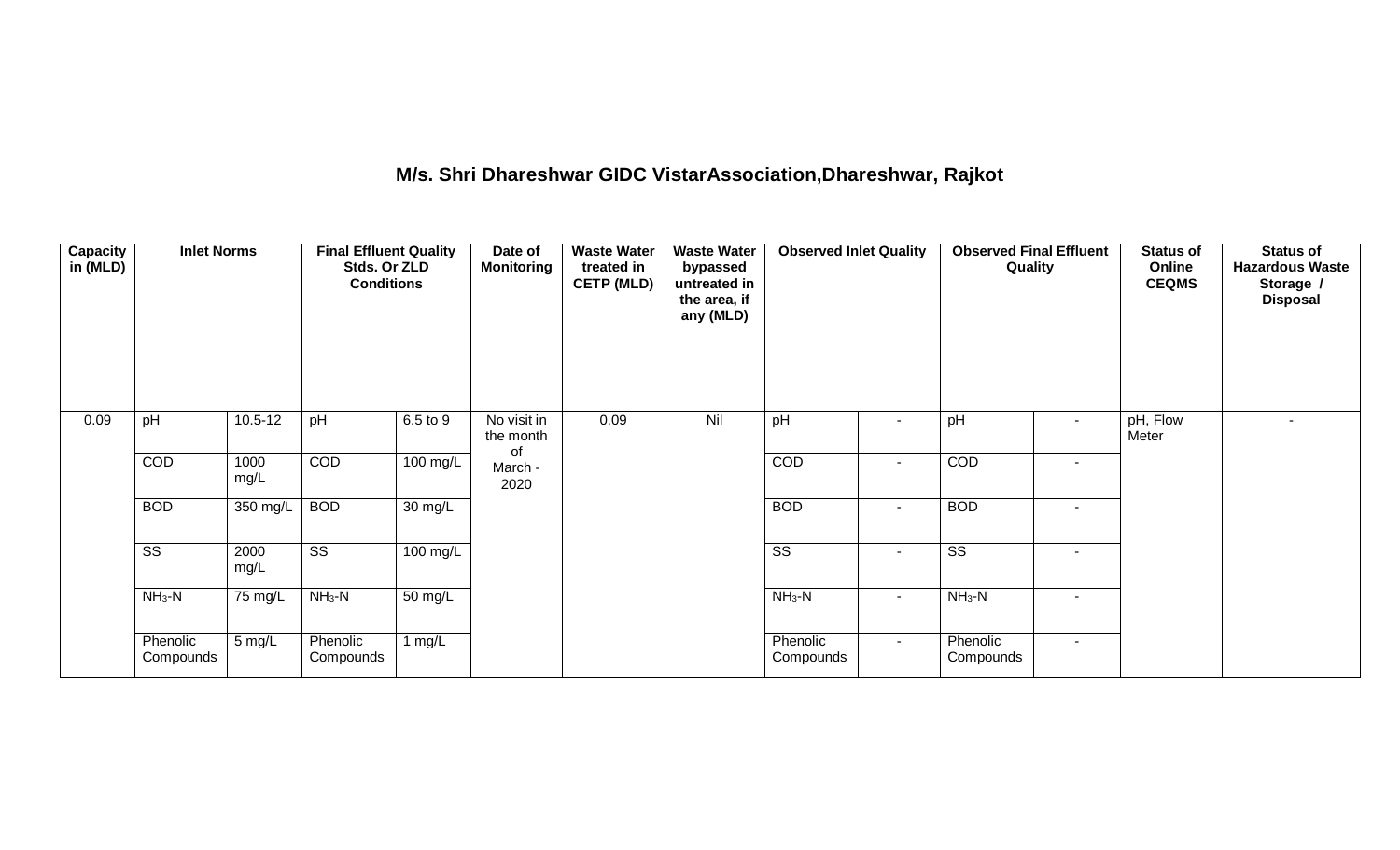## **M/s. Jay Khodiyar Enviro-Technologies Pvt. Ltd., Rajkot**

| <b>Capacity</b><br>in (MLD) | <b>Inlet Norms</b><br>pH<br>Up to $5$ |            | <b>Final Effluent Quality</b><br>Stds. Or ZLD<br><b>Conditions</b> |                      | Date of<br><b>Monitoring</b>   | <b>Waste Water</b><br>treated in<br><b>CETP (MLD)</b> | <b>Waste Water</b><br>bypassed<br>untreated in<br>the area, if<br>any (MLD) | <b>Observed Inlet Quality</b> |                | <b>Observed Final Effluent</b><br>Quality |                | <b>Status of</b><br>Online<br><b>CEQMS</b> | <b>Status of</b><br><b>Hazardous Waste</b><br>Storage /<br><b>Disposal</b> |
|-----------------------------|---------------------------------------|------------|--------------------------------------------------------------------|----------------------|--------------------------------|-------------------------------------------------------|-----------------------------------------------------------------------------|-------------------------------|----------------|-------------------------------------------|----------------|--------------------------------------------|----------------------------------------------------------------------------|
| 0.025                       |                                       |            | pH                                                                 | 6.5 to 8.5           | No visit in<br>the month<br>0f | 0.013                                                 | Nil                                                                         | pH                            | $\blacksquare$ | pH                                        | ٠              | $\blacksquare$                             |                                                                            |
|                             | COD                                   | 250 mg/L   | COD                                                                | 100 mg/L             | March -<br>2020                |                                                       |                                                                             | COD                           | $\sim$         | COD                                       | $\blacksquare$ |                                            |                                                                            |
|                             | <b>BOD</b>                            | $100$ mg/L | <b>BOD</b>                                                         | $\overline{30}$ mg/L |                                |                                                       |                                                                             | <b>BOD</b>                    | $\sim$         | <b>BOD</b>                                | $\sim$         |                                            |                                                                            |
|                             | $\overline{\text{ss}}$                | 250 mg/L   | $\overline{\text{ss}}$                                             | 100 mg/L             |                                |                                                       |                                                                             | $\overline{\text{ss}}$        | $\blacksquare$ | $\overline{\text{SS}}$                    | $\sim$         |                                            |                                                                            |
|                             | $NH3-N$                               | ۰          | $NH3-N$                                                            | 50 mg/L              |                                |                                                       |                                                                             | $NH3-N$                       | $\sim$         | $NH3-N$                                   | $\blacksquare$ |                                            |                                                                            |
|                             | Phenolic<br>Compounds                 |            | Phenolic<br>Compounds                                              | 1 $mg/L$             |                                |                                                       |                                                                             | Phenolic<br>Compounds         | $\sim$         | Phenolic<br>Compounds                     | $\sim$         |                                            |                                                                            |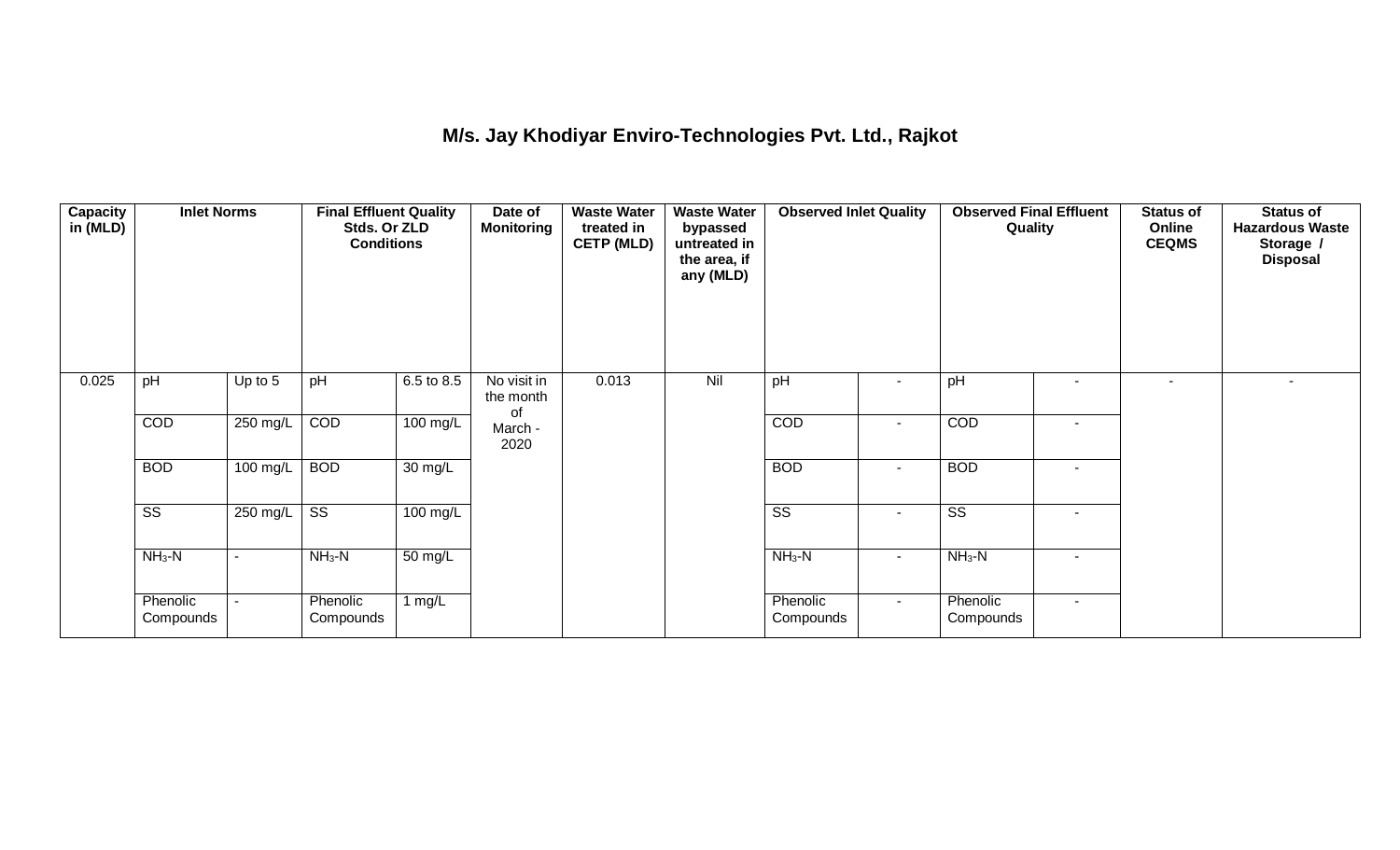### **M/s. Kalol GIDC Industries Association, Kadi, Gandhinagar**

| <b>Capacity</b><br>in (MLD) | <b>Inlet Norms</b><br>6.5 to 8.5<br>pH |              | <b>Final Effluent Quality</b><br>Stds. Or ZLD<br><b>Conditions</b> |                      | Date of<br><b>Monitoring</b>   | treated in<br><b>CETP (MLD)</b><br>0.35 | <b>Waste Water</b><br>bypassed<br>untreated in<br>the area, if<br>any (MLD) | <b>Observed Inlet Quality</b> |                          | Quality                | <b>Observed Final Effluent</b> | <b>Status of</b><br>Online<br><b>CEQMS</b> | <b>Status of</b><br><b>Hazardous Waste</b><br>Storage /<br><b>Disposal</b> |
|-----------------------------|----------------------------------------|--------------|--------------------------------------------------------------------|----------------------|--------------------------------|-----------------------------------------|-----------------------------------------------------------------------------|-------------------------------|--------------------------|------------------------|--------------------------------|--------------------------------------------|----------------------------------------------------------------------------|
| 0.35                        |                                        |              | pH                                                                 | 6.5 to 8.5           | Average<br>value of<br>March - |                                         | Nil                                                                         | pH                            | $\overline{\phantom{a}}$ | pH                     | 7.87                           | ۰.                                         | Storage - 40 MT                                                            |
|                             | COD                                    | 2000<br>mg/L | COD                                                                | 250 mg/L             | 2020                           |                                         |                                                                             | COD                           | $\overline{\phantom{a}}$ | COD                    | 123 mg/L                       |                                            |                                                                            |
|                             | <b>BOD</b>                             | 700 mg/L     | <b>BOD</b>                                                         | $100$ mg/L           |                                |                                         |                                                                             | <b>BOD</b>                    | $\blacksquare$           | <b>BOD</b>             | $\overline{36}$ mg/L           |                                            |                                                                            |
|                             | $\overline{\text{SS}}$                 |              | $\overline{\text{ss}}$                                             | 100 mg/L             |                                |                                         |                                                                             | $\overline{\text{SS}}$        | $\blacksquare$           | $\overline{\text{SS}}$ | $18 \text{ mg/L}$              |                                            |                                                                            |
|                             | $NH3-N$                                | 50 mg/L      | $NH3-N$                                                            | $\overline{50}$ mg/L |                                |                                         |                                                                             | $NH3-N$                       | $\blacksquare$           | $NH3-N$                | $0.56$ mg/L                    |                                            |                                                                            |
|                             | Phenolic<br>Compounds                  |              | Phenolic<br>Compounds                                              | 1 mg/L               |                                |                                         |                                                                             | Phenolic<br>Compounds         | $\sim$                   | Phenolic<br>Compounds  | <b>BDL</b>                     |                                            |                                                                            |